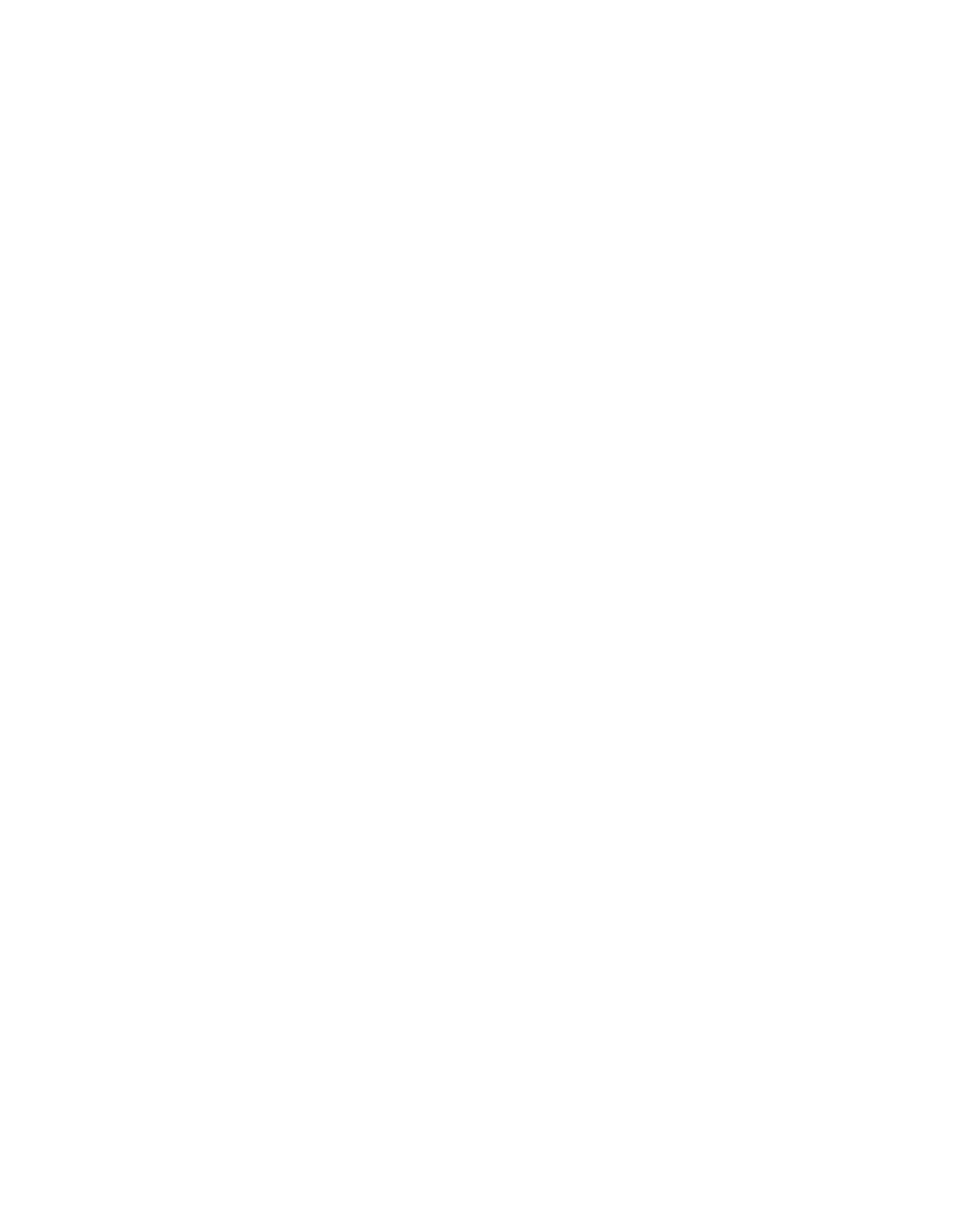# **Salaries of Elected County Constitutional Officers and School District Officials for Fiscal Year 2019-20**

#### **Summary:**

The practice of determining the compensation of Florida's county constitutional officers by state law was sanctioned by the Constitution of [1](#page-2-0)885 and has been maintained since the 1968 constitutional revision.<sup>1</sup> However, it was not until 1973 that the Legislature authorized the salary compensation formula that was the precursor to its present form. [2](#page-2-1) Prior to that legislation, the authorization of changes to county officers' compensation required frequent legislative action. A summary of these historical constitutional provisions and general law amendments can be found in this report's appendix.

In expressing its intent, the Legislature determined that a uniform salary law was needed to replace the previous local law method of determining compensation, which was haphazard, preferential, inequitable, and probably unconstitutional.[3](#page-2-2) In addition, the Legislature intended to provide for uniform compensation of county officers having substantially equal duties and responsibilities and basing these uniform salary schedules on countywide population. Furthermore, in acknowledging the Legislature's stated intent for uniformity, Florida's Attorney General opined in 2008 that a sheriff could not voluntarily reduce his or her salary below that established by law. [4](#page-2-3) However, in 2009, the Legislature authorized district school board members and elected school superintendents to reduce their salaries on a voluntary basis.<sup>[5](#page-2-4)</sup> Furthermore, in 2011, the Legislature authorized county commissioners, clerks of circuit court, county comptrollers, sheriffs, supervisors of elections, property appraisers, and tax collectors to voluntarily reduce their salaries. [6](#page-2-5)

The statutory salary provisions apply to all designated officers in all counties, except those officials whose salaries are not subject to being set by the Legislature due to the provisions of a county home rule charter, as well as those officials of counties that have a chartered consolidated form of government as provided in Chapter 67-1320, L.O.F., (i.e., Duval County). [7](#page-2-6) The adoption of a charter provides the county's electors with a mechanism to fundamentally alter the form of county government and the status of constitutional officers.<sup>[8](#page-2-7)</sup> Salaries have been computed for all officers of charter counties and are provided for reference purposes even though the statutorily-calculated figures may not be applicable.

The current salary formula methodology specifies that the latest official population census counts or intercensal estimates for the years between decennial censuses serve as a major component of the salary computation. In addition to the population figures, the salary formula contains five other components. The *base salary* and *group rate* components for the separate officers are specified in various sections of Chapter 145, F.S., for

<span id="page-2-0"></span> $\overline{a}$ 1. Section 5, Art. II, State Constitution.

<span id="page-2-1"></span><sup>2.</sup> Chapter 73-173, L.O.F.

<span id="page-2-2"></span><sup>3.</sup> Section 145.011, F.S.

<span id="page-2-3"></span><sup>4.</sup> Florida Attorney General Opinion 2008-28 available at http://myfloridalegal.com/ago.nsf/Opinions.

<span id="page-2-4"></span><sup>5.</sup> Chapters 2009-3 and 2009-59, L.O.F.

<span id="page-2-5"></span><sup>6.</sup> Chapter 2011-158, L.O.F.

<span id="page-2-6"></span><sup>7.</sup> Section 145.012, F.S.

<span id="page-2-7"></span><sup>8.</sup> According to the Florida Association of Counties, Florida's charter counties and their respective year of charter adoption are as follows: Alachua (1987), Brevard (1994), Broward (1975), Charlotte (1986), Clay (1991), Columbia (2002), Duval (1968), Hillsborough (1983), Lee (1996), Leon (2002), Miami-Dade (1957), Orange (1987), Osceola (1992), Palm Beach (1985), Pinellas (1980), Polk (1998), Sarasota (1971), Seminole (1989), Volusia (1971) and Wakulla (2008) available at http://www.flcounties.com/charter-county-information.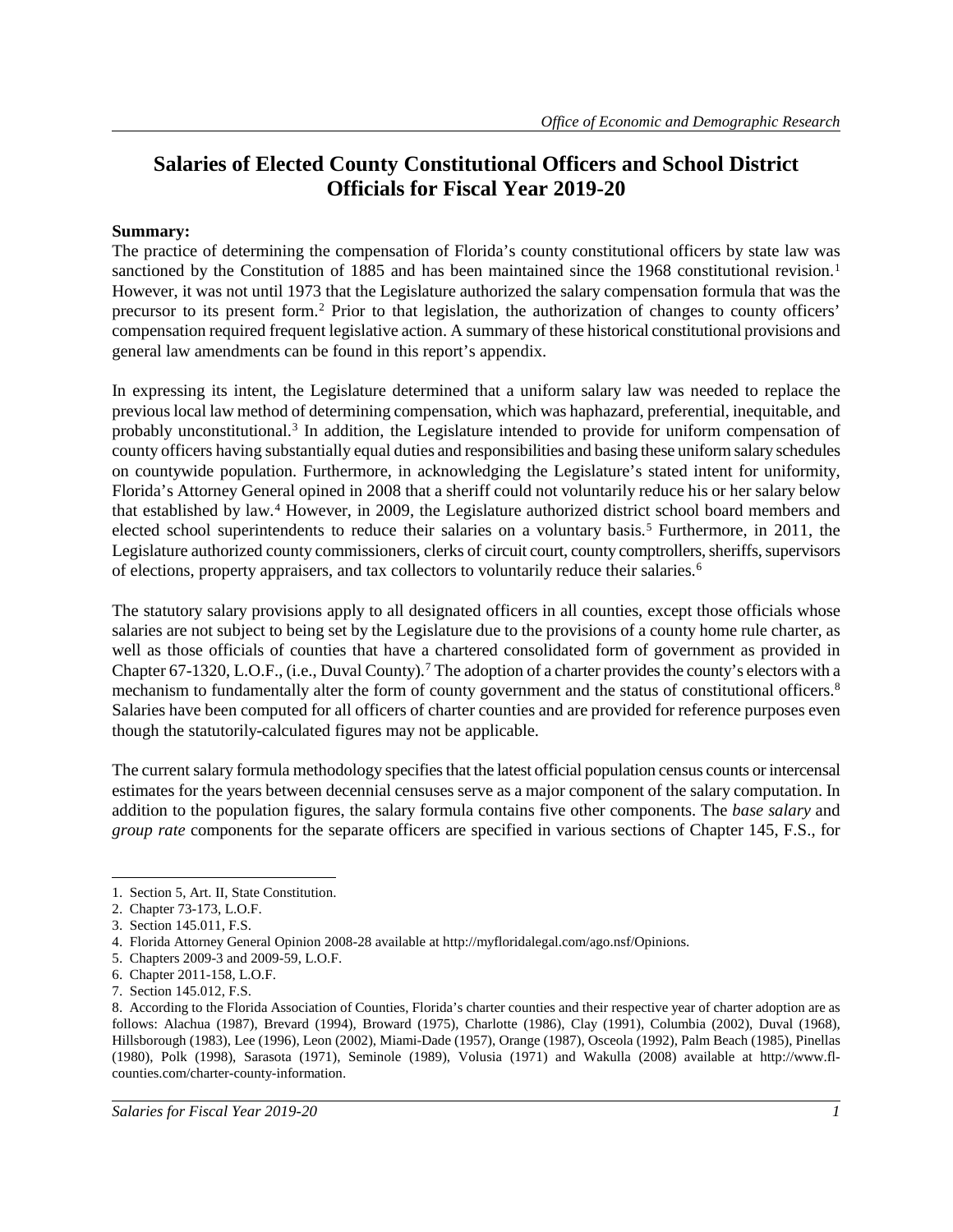elected county officers and Chapter 1001, F.S., for elected school district officials. [9](#page-3-0) The *initial factor* component is currently set in law as a constant numerical value. [10](#page-3-1) The Florida Department of Management Services (DMS) annually certifies the remaining two components, the *annual factor* and *cumulative annual factor*, used in the salary formula calculations. [11](#page-3-2) Traditionally, this annual certification has occurred in late summer, typically during the month of August or September.<sup>[12](#page-3-3)</sup>

Prior to 1984, the Florida Department of Community Affairs calculated salaries for county constitutional officers; however, that authority was deleted from law during the 1984 legislative session.[13](#page-3-4) From 1985 through 2009, the former Legislative Committee on Intergovernmental Relations continued the annual salary calculations for county constitutional officers and elected school officials as a service to governmental units. Since 2010, the Legislature's Office of Economic and Demographic Research (EDR) has made the annual calculations. Since EDR is not required by law to perform these calculations, county government and school district officials are encouraged to independently verify the salaries of their respective elected officials.

#### **General Law Amendments Affecting Elected County and School District Officers' Compensation:**

There were no general law amendments resulting from the 2019 Regular Legislative Session.

#### **Definition of Terms Relevant to the Current Statutory Formula:**

*Population* means the latest annual determination of population of local governments produced by EDR and provided to the Governor's Office in accordance with s. 186.901, F.S.<sup>[14](#page-3-5)</sup> For the years between decennial censuses, the University of Florida's Bureau of Economic and Business Research (BEBR) generates annual population estimates for local governments, in accordance with a contract administered by EDR. *Salary* means the total annual compensation, payable under the schedules set forth in Chapter 145, F.S., to be paid to an officer as personal income.[15](#page-3-6) *Annual Factor* means 1 plus the lesser of either: 1) the average percentage increase in the salaries of state career service employees for the current fiscal year as determined by the DMS or as provided in the General Appropriations Act; or 2) 7 percent.[16](#page-3-7) *Cumulative Annual Factor* means the product of all annual factors certified under this act prior to the fiscal year for which salaries are being calculated.[17](#page-3-8) *Initial Factor* means a factor of 1.292, which is the product, rounded to the nearest thousandth, of an earlier cost-of-living increase factor authorized by Chapter 73-173, L.O.F., and intended by the Legislature to be preserved in adjustments to salaries made prior to the enactment of Chapter 76-80, L.O.F., multiplied by the annual increase factor authorized by Chapter 79-327, L.O.F.[18](#page-3-9)

#### **Salary Computation Methodology:**

STEP 1 of the salary computation involves the determination of the relevant population group number for the elected officer based on the countywide population. **Table 1** lists the official 2018 county population estimates used to compute the 2019-20 salaries.

<span id="page-3-0"></span> $\overline{a}$ 9. Sections 145.031, 145.051, 145.071, 145.09, 145.10, 145.11, 1001.395, 1001.47, F.S.

<span id="page-3-1"></span><sup>10.</sup> Section 145.19(1)(c), F.S.

<span id="page-3-2"></span><sup>11.</sup> Section 145.19(2), F.S.

<span id="page-3-3"></span><sup>12.</sup> The letter from the Department of Management Services' Division of Human Resource Management, which certified the annual factor and cumulative annual factor for the 2019-20 fiscal year, was dated August 22, 2019. (Letter on file with EDR.)

<span id="page-3-5"></span><span id="page-3-4"></span><sup>13.</sup> Chapter 84-241, L.O.F.

<sup>14.</sup> Section 145.021(1), F.S.

<span id="page-3-7"></span><span id="page-3-6"></span><sup>15.</sup> Section 145.021(2), F.S.

<sup>16.</sup> Section 145.19(1)(a), F.S.

<span id="page-3-8"></span><sup>17.</sup> Section 145.19(1)(b), F.S.

<span id="page-3-9"></span><sup>18.</sup> Section 145.19(1)(c), F.S.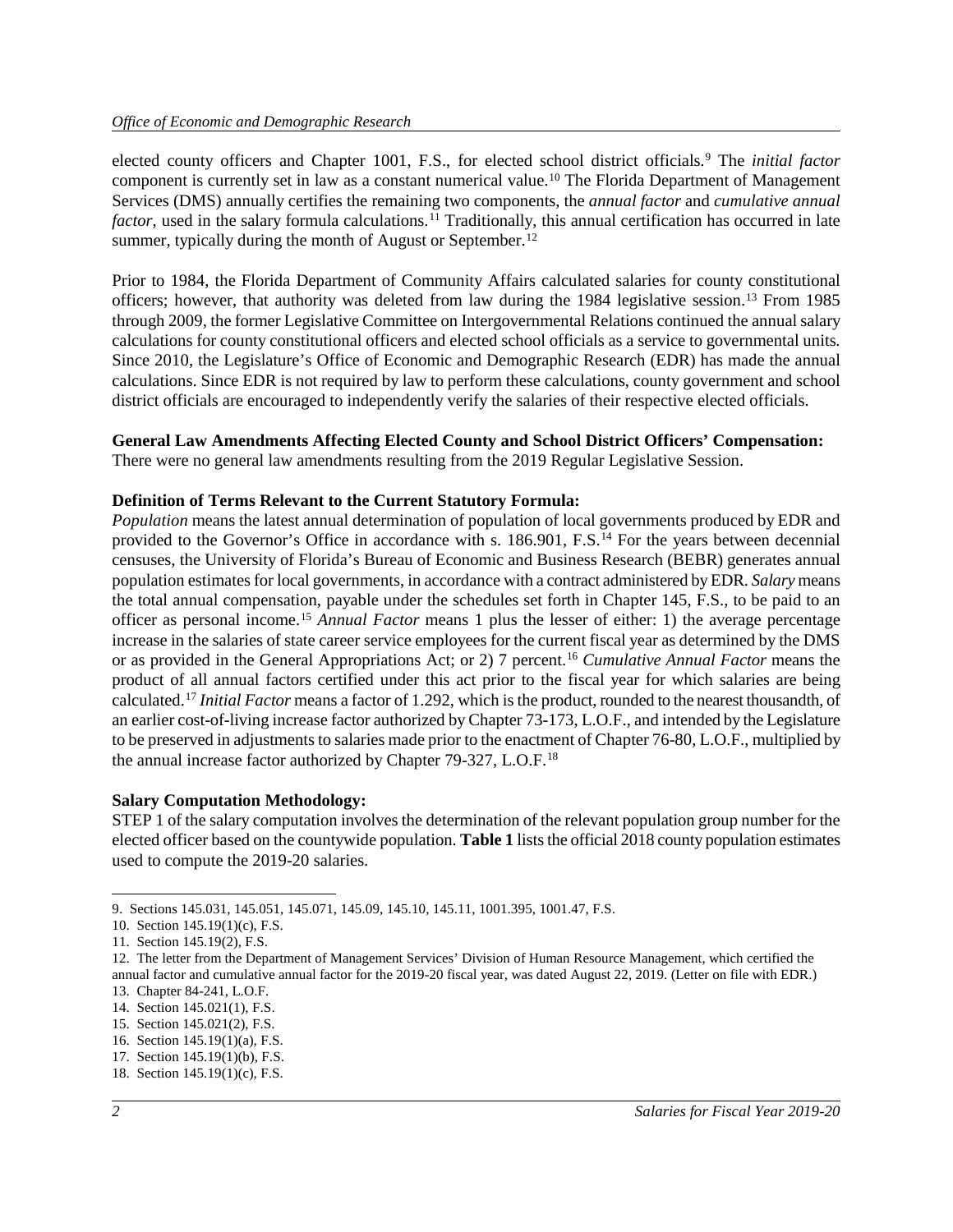Two sets of countywide population ranges are used to determine the salaries of the elected officers. One set applies to the clerk of circuit court, county comptroller (if applicable), tax collector, property appraiser, supervisor of elections, sheriff, and school superintendent. The second set applies only to county commissioners and school board members. Each population range has an assigned population group number.

STEP 2 of the salary computation involves the determination of the relevant base salary and group rate that corresponds to the population group number determined in the first step. **Table 2** displays the applicable sets of population ranges, base salaries, and group rates, which correspond to each population group number.

STEP 3 involves computing the salaries of elected county officers using the following formula.

#### *Salary = [ Base Salary + ( Population Above Group Minimum x Group Rate ) ] x*

#### *Initial Factor x Certified Annual Factor x Certified Cumulative Annual Factor*

#### **Sample Computation of Salary:**

Alachua County's Clerk of Circuit Court, Property Appraiser, Supervisor of Elections, and Tax Collector

| 2018 Population Estimate:                   | 263,291  |
|---------------------------------------------|----------|
| Group Number (IV) Minimum:                  | 200,000  |
| Corresponding Base Salary (i.e., Group IV): | \$30,175 |
| Corresponding Group Rate (i.e., Group IV):  | 0.01575  |
| Initial Factor:                             | 1.292    |
| Certified Annual Factor:                    | 1.0032   |
| Certified Cumulative Annual Factor:         | 3.4635   |

Salary =  $[$30,175 + [(263,291 - 200,000) \times 0.01575] \times 1.292 \times 1.0032 \times 3.4635 = $139,935$ 

#### **Salaries of Elected County Constitutional Officers:**

**Table 3** displays the salaries for the county constitutional officers calculated pursuant to the statutory formula. As previously mentioned, these salaries apply to all designated officers in all counties, except those officials whose salaries are not subject to being set by the Legislature due to the provisions of a county home rule charter, as well as those officials of counties that have a chartered consolidated form of government as provided in Chapter 67-1320, L.O.F., (i.e., Duval County). The formula-based salaries of supervisors of elections are based upon a five-day workweek; however, if a supervisor does not keep his or her office open five days per week then the salary is prorated accordingly.[19](#page-4-0) EDR's calculation of each supervisor of elections' salary is based on the assumption of a five-day workweek and does not reflect any applicable pro rata reduction. Each elected county constitutional officer may reduce his or her salary rate on a voluntary basis; however, the salary figures published in this report do not reflect any such voluntary reductions.<sup>[20](#page-4-1)</sup> Additionally, these salary figures do not include any special qualification salary (discussed in the section entitled *Additional Compensation*), which may be awarded to eligible officers.

*Salaries for Fiscal Year 2019-20 3*

 $\overline{a}$ 19. Sections 145.09(2), F.S.

<span id="page-4-1"></span><span id="page-4-0"></span><sup>20.</sup> Sections 145.031(3), 145.051(3), 145.071(3), 145.09(4), 145.10(3), 145.11(3), F.S.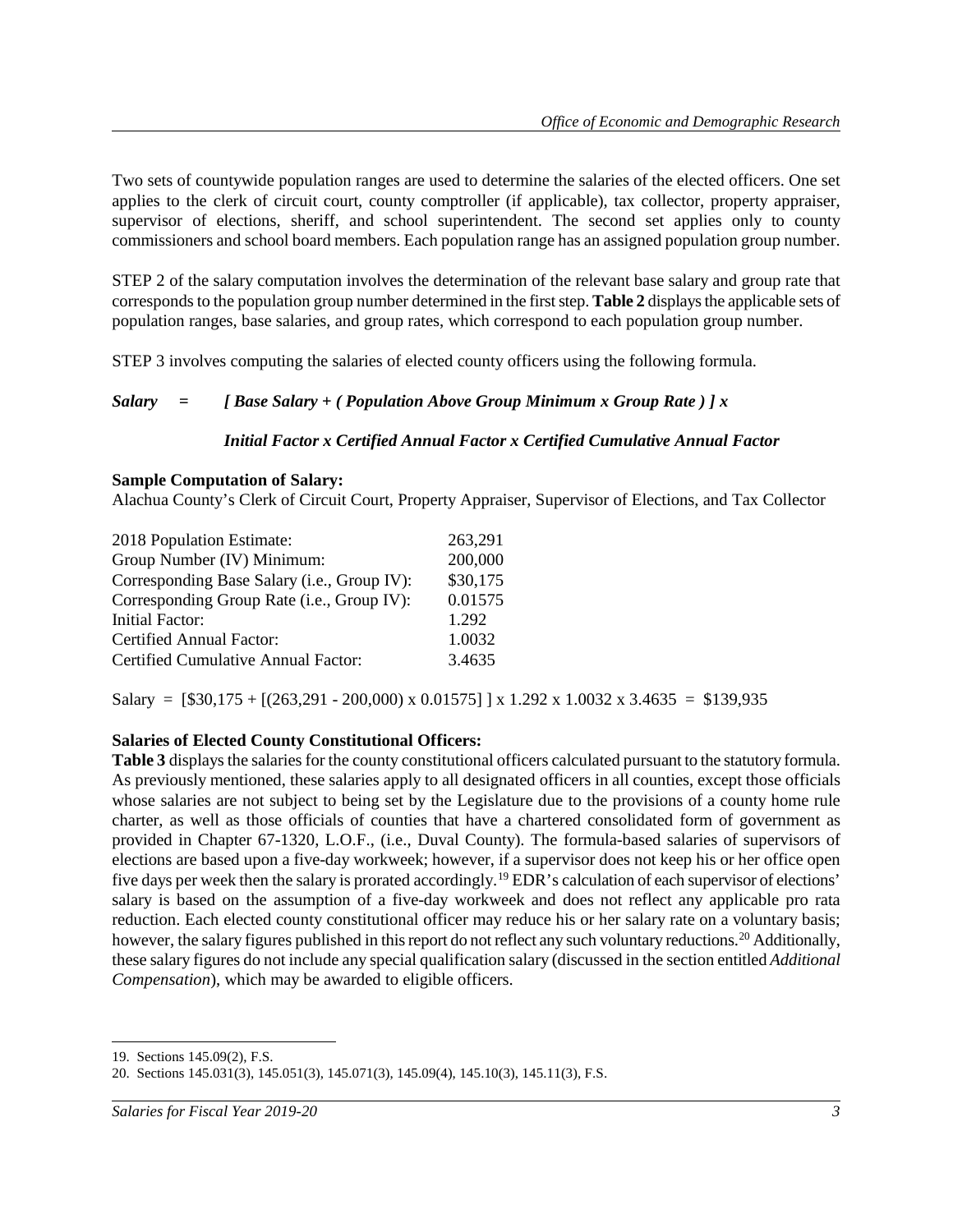#### **Salaries of Elected School Superintendents and School Board Members:**

**Table 3** also displays the salaries for the school superintendents and school board members calculated pursuant to the statutory formula. The formula-based salary computation is made for each school district's superintendent and included in the table even though the statutory provisions apply only to elected superintendents. Additionally, the salary figures do not include any special qualification salary, performance salary incentive, or district school board-approved salary (each discussed in the section entitled *Additional Compensation*), which may be awarded to eligible elected school superintendents. Each elected school board member and school superintendent may also reduce his or her salary rate on a voluntary basis; however, the salary figures published in this report do not reflect any such voluntary reductions.<sup>[21](#page-5-0)</sup>

Furthermore, Chapter 2018-5, L.O.F., amended s. 1001.395(3), F.S., to provide that the salary of each elected school board member shall be the amount calculated pursuant to s. 1001.395(1), F.S., or the district's beginning salary for teachers who hold a baccalaureate degree, whichever is less. This change became effective July 1, 2019. The salary figures of school board members published in this report only reflect the amounts calculated pursuant to the statutory formula.

#### **Effective Date of Salary Changes:**

Elected county and school officers' salaries are adjusted annually pursuant to law, but the law fails to specify the effective date of these annual changes.<sup>[22](#page-5-1)</sup> Florida's county governments operate on the October  $1<sup>st</sup>$  to September  $30<sup>th</sup>$  local fiscal year, while Florida's school districts operate on the July 1<sup>st</sup> to June  $30<sup>th</sup>$  state fiscal year. In an attempt to clarify this uncertainty, Florida's Attorney General opined that salary increases are effective October  $1<sup>st</sup>$  for the elected county officers and July  $1<sup>st</sup>$  for the elected school district officials.<sup>[23](#page-5-2)</sup>

#### **Additional Compensation:**

Select county constitutional officers are eligible to receive a special qualification salary of up to \$2,000 added to their formula-based salary; however, the officer must first successfully complete the required certification program.[24](#page-5-3) Any officer becoming certified during a calendar year receives in that year a pro rata share of the special qualification salary based on the remaining period of the year. Any special qualification salary is added after the calculation of the formula-based salary.

Certification programs are offered to the clerks of circuit court, sheriffs, supervisors of elections, property appraisers, tax collectors, and elected school superintendents, and the officer is required to complete a course of continuing education to remain certified.[25](#page-5-4) The following state agencies prescribe the courses of continuing education: the Supreme Court for clerks of circuit court; the Department of Law Enforcement for sheriffs; the Department of State's Division of Elections for supervisors of elections; the Department of Revenue for property appraisers and tax collectors; and the Department of Education for elected school superintendents.

In addition to the special qualification salary for elected school superintendents, the Department of Education also provides a leadership development and performance compensation program, which consists of two phases: a content, knowledge, and skills phase; and a competency acquisition phase. [26](#page-5-5) Upon successful completion of

 $\overline{a}$ 

<span id="page-5-0"></span><sup>21.</sup> Sections 1001.395(2), 1001.47(6), F.S.

<span id="page-5-1"></span><sup>22.</sup> Section 145.19(2), F.S.

<span id="page-5-2"></span><sup>23.</sup> Florida Attorney General Opinion 79-87.

<span id="page-5-3"></span><sup>24.</sup> Section 145.19(2), F.S.

<span id="page-5-4"></span><sup>25.</sup> Sections 145.051(2), 145.071(2), 145.09(3), 145.10(2), 145.11(2), 1001.47(4), F.S.

<span id="page-5-5"></span><sup>26.</sup> Section 1001.47(5), F.S.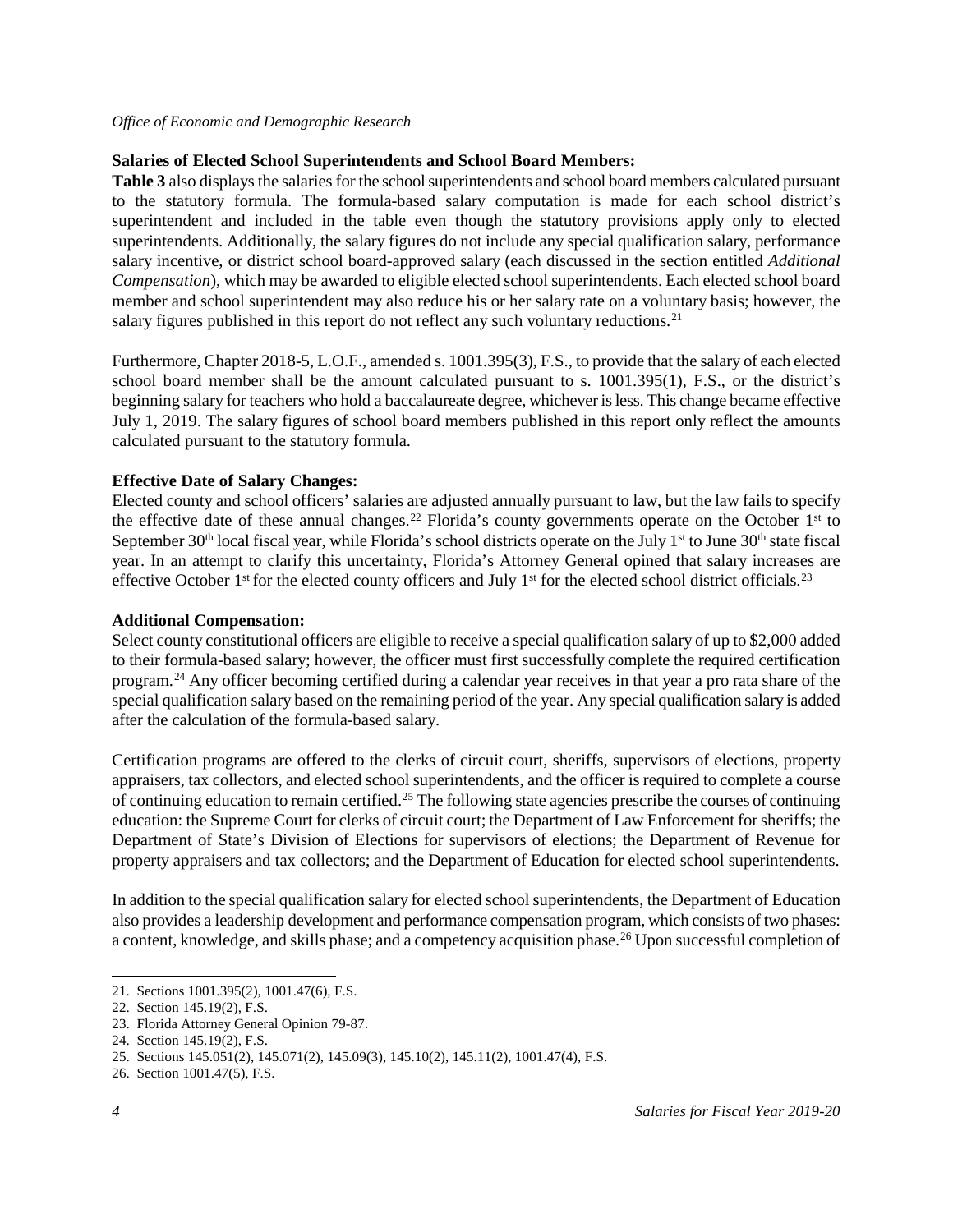both phases and demonstrated successful performance, the school superintendent is issued a Chief Executive Officer Leadership Development Certificate and given an annual performance salary incentive of not less than \$3,000 nor more than \$7,500 based upon his or her performance evaluation. For elected school superintendents, current law also provides that a district school board may approve, by majority vote, a salary in excess of the formula-based amount. [27](#page-6-0)

#### **Payment of Group Insurance Premiums or Charges:**

Current law authorizes the payment of premiums or charges for group insurance for those county officers whose compensation is fixed by Chapter 145, F.S.<sup>[28](#page-6-1)</sup> All or any portion of the payment of the costs of life, health, accident, hospitalization, or annuity insurance for county officers, as authorized in s. 112.08, F.S., is not deemed to be compensation within the purview of Chapter 145, F.S.<sup>[29](#page-6-2)</sup>

#### **Role of the EDR:**

As previously mentioned, EDR has continued the annual calculations of elected county constitutional officers and school district officials' salaries as a service to interested parties. No legislative entity is under statutory obligation to perform these annual calculations; therefore, county government and school district officials are encouraged to independently compute the salaries of their own elected officers in order to verify the salary figures published in this report.

Beyond making the formula-based salary calculations and publishing this annual report, the EDR does not collect any of the following information: 1) the salary figures of those officers whose salaries are not set pursuant to the statutory formula; 2) the salary figures of those officers choosing to voluntarily reduce their salary; 3) a listing of county constitutional officers and elected school superintendents receiving any special qualification salary and the amounts of those supplemental awards; 4) a listing of elected school superintendents receiving any performance salary incentive or district school board-approved salary and the amounts of those supplemental awards; and 6) the amounts of any group insurance premiums or charges paid on behalf of those county officers whose compensation is fixed by law. Persons interested in obtaining such figures should contact the county government or school district directly.

#### **Florida Attorney General Opinions:**

Florida's Attorney General has issued the following legal opinions relevant to the salary issue.

| Opinion $#$ | Subject                                     |
|-------------|---------------------------------------------|
| 2008-28     | Sheriff – voluntary reduction of salary     |
| 99-63       | Clerk, fees imposed on county commission    |
| 93-94       | Class C travel and mileage reimbursements   |
| 93-31       | Fee officer's salary                        |
| 91-68       | Florida Retirement System                   |
| 82-68       | Salary incentive benefits for sheriff       |
| 81-45       | Ch. 80-377; school boards                   |
| 79-87       | County officers' salary adjustments         |
| 79-66       | Salary of county officer, deficiency        |
| 78-159      | Payment of clerk's social security benefits |

<span id="page-6-0"></span> $\overline{a}$ 27. Section 1001.47(1), F.S.

<span id="page-6-1"></span><sup>28.</sup> Section 112.14, F.S.

<span id="page-6-2"></span><sup>29.</sup> Section 145.131(3), F.S.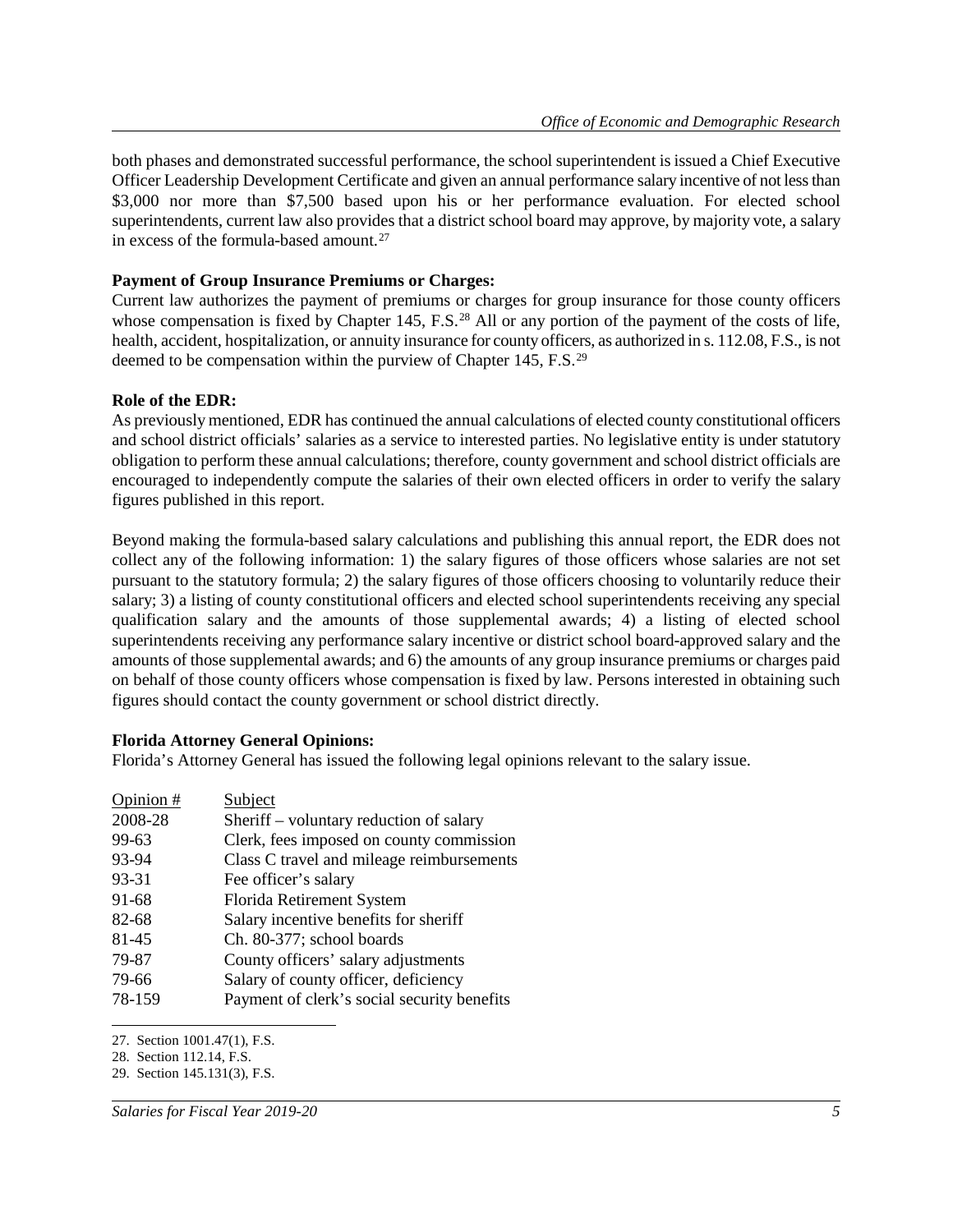| 77-131 | School board members, group insurance purchase |
|--------|------------------------------------------------|
| 76-157 | Sheriffs and financial reports                 |
| 75-241 | Investment income as interest                  |
| 75-147 | Public funds for group life insurance          |
| 74-184 | Changes in salaries and county population      |
| 74-177 | Calculating filing fees for candidates         |

The full texts of those opinions are available via the searchable online database of legal opinions.[30](#page-7-0) Local government officials seeking more clarification should review the opinions in their entirety. The reader should keep the date of the opinion in mind when reviewing its relevance to current law or any interpretations that have been articulated in Florida case law.

### **Salaries of Other Elected State Officials and Full-Time Members of Commissions:**

The salaries of Florida's elected state officials and full-time members of commissions are not set by a statutory salary formula, but are set annually in the General Appropriations Act and may be reduced on a voluntary basis. [31](#page-7-1) Listed below are the salaries of those elected officials and commission members, effective July 1, 2019, which do not reflect any voluntary reductions.

| <b>Elected State Officials and Full-Time Commission Members</b> | <b>Salary</b> |
|-----------------------------------------------------------------|---------------|
| Governor                                                        | \$130,273     |
| Lieutenant Governor                                             | \$124,851     |
| <b>Chief Financial Officer</b>                                  | \$128,972     |
| <b>Attorney General</b>                                         | \$128,972     |
| <b>Commissioner of Agriculture</b>                              | \$128,972     |
| <b>Supreme Court Justice</b>                                    | \$220,600     |
| Judges - District Courts of Appeal                              | \$169,554     |
| Judges - Circuit Courts                                         | \$160,688     |
| Judges - County Courts                                          | \$151,822     |
| <b>State Attorneys</b>                                          | \$169,554     |
| <b>Public Defenders</b>                                         | \$169,554     |
| <b>Commissioner - Public Service Commission</b>                 | \$132,036     |
| <b>Public Employees Relations Commission Chair</b>              | \$97,789      |
| <b>Public Employees Relations Commission Commissioners</b>      | \$46,362      |
| <b>Commissioner - Parole</b>                                    | \$92,724      |
| Criminal Conflict and Civil Regional Counsels                   | \$115,000     |

The annual salaries of members of the Florida Senate and House of Representatives are set as a fixed dollar amount, but current law includes a provision for annual adjustment on July 1<sup>st</sup> based on the average percentage increase in the salaries of state career service employees for the fiscal year just concluded.<sup>[32](#page-7-2)</sup> However, notwithstanding the provisions of s. 11.13(1), F.S., the authorized salaries of state legislators for the 2019-20 fiscal year are set at the same level in effect on July 1, 2010.[33](#page-7-3) Consequently, the salaries for the Senate

<span id="page-7-0"></span><sup>30.</sup> http://myfloridalegal.com/ago.nsf/Opinions

<span id="page-7-1"></span><sup>31.</sup> Section 8 of Chapter 2019-115, L.O.F.

<span id="page-7-2"></span><sup>32.</sup> Section 11.13(1), F.S.

<span id="page-7-3"></span><sup>33.</sup> Section 108 of Chapter 2019-116, L.O.F.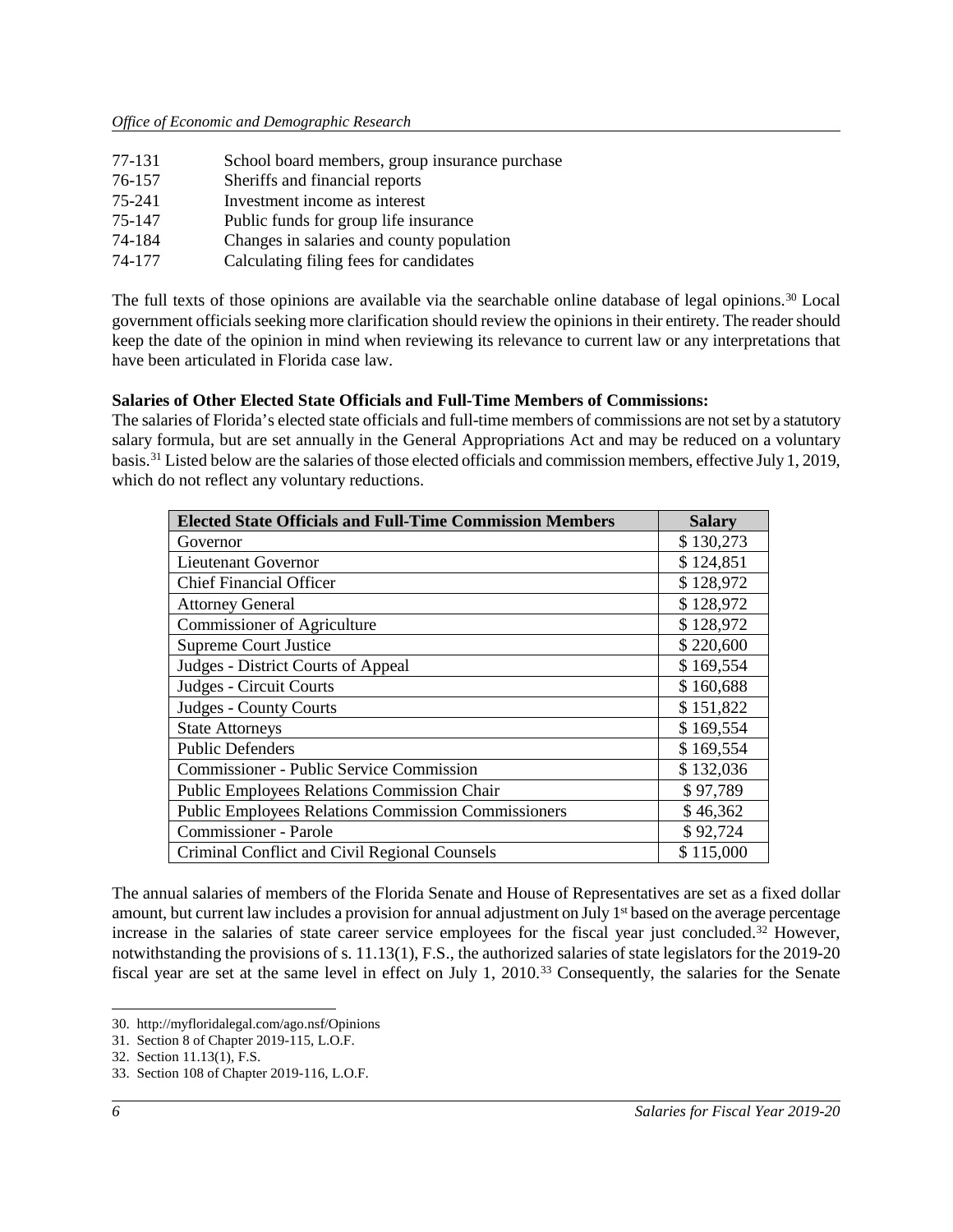President and House Speaker are \$41,181 each, and the salaries for all other Senate and House members are \$29,697 each.

## **Availability of Historical Salary Data:**

Several compilations of prior years' salary data are available.<sup>[34](#page-8-0)</sup>

 $\overline{a}$ 

<span id="page-8-0"></span><sup>34.</sup> http://edr.state.fl.us/Content/local-government/data/data-a-to-z/s-z.cfm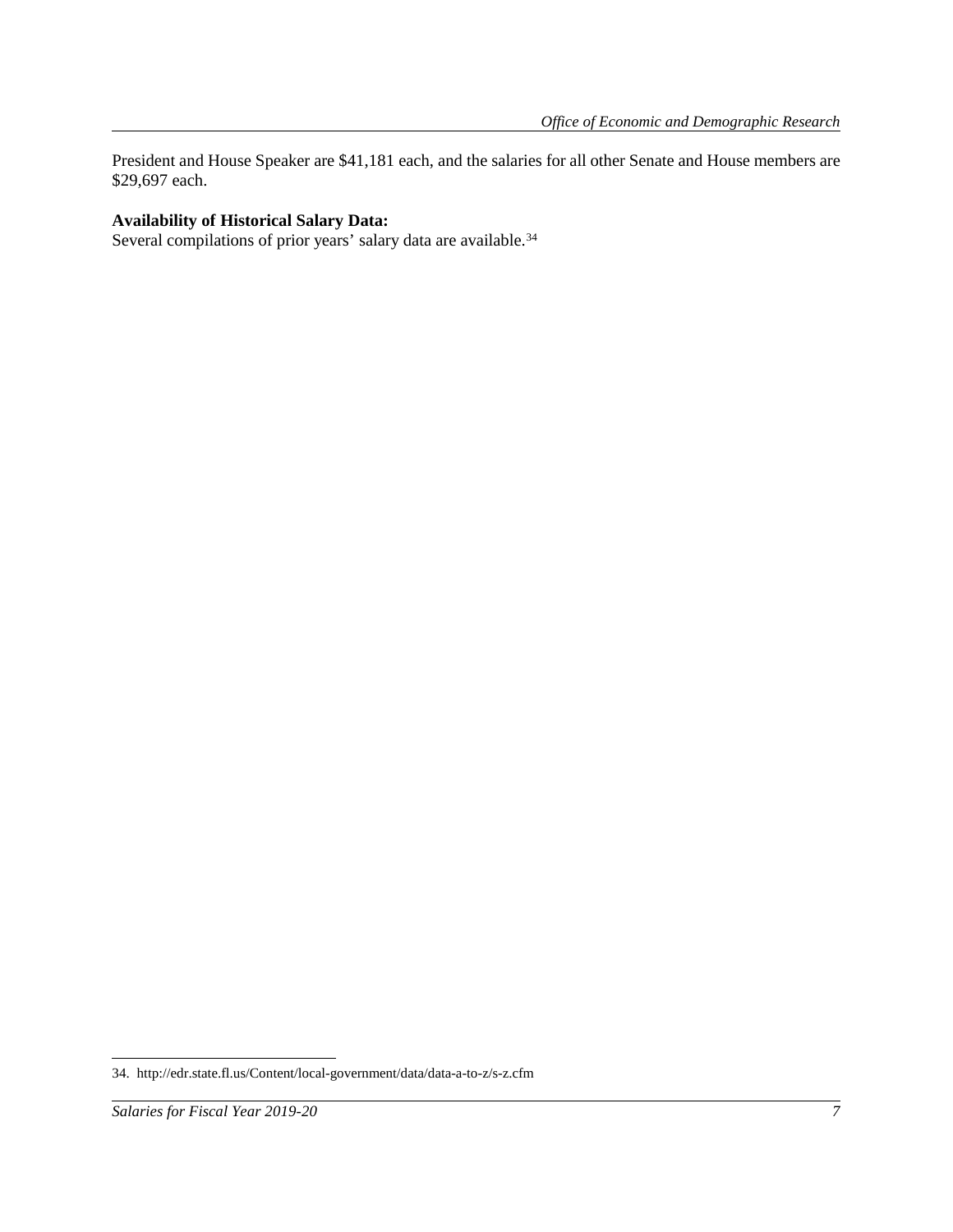| Table 1                                                                                                                 |                                 |                        |                   |  |  |  |  |  |  |  |  |
|-------------------------------------------------------------------------------------------------------------------------|---------------------------------|------------------------|-------------------|--|--|--|--|--|--|--|--|
| <b>Florida's 2018 County Population Estimates</b>                                                                       |                                 |                        |                   |  |  |  |  |  |  |  |  |
| <b>County</b>                                                                                                           | <b>Population</b>               | <b>County</b>          | <b>Population</b> |  |  |  |  |  |  |  |  |
| Alachua                                                                                                                 | 263,291                         | Lee                    | 713,903           |  |  |  |  |  |  |  |  |
| <b>Baker</b>                                                                                                            | 27,652 Leon                     |                        | 292,332           |  |  |  |  |  |  |  |  |
| Bay                                                                                                                     |                                 | 181,199 Levy<br>41,054 |                   |  |  |  |  |  |  |  |  |
| <b>Bradford</b>                                                                                                         | 28,057                          | Liberty                | 8,915             |  |  |  |  |  |  |  |  |
| Brevard                                                                                                                 | 583,563                         | Madison                | 19,473            |  |  |  |  |  |  |  |  |
| <b>Broward</b>                                                                                                          | 1,897,976<br>377,826<br>Manatee |                        |                   |  |  |  |  |  |  |  |  |
| Calhoun                                                                                                                 | 15,093                          | Marion                 | 353,898           |  |  |  |  |  |  |  |  |
| Charlotte                                                                                                               | 177,987                         | Martin                 | 155,556           |  |  |  |  |  |  |  |  |
| Citrus                                                                                                                  | 145,721                         | Miami-Dade             | 2,779,322         |  |  |  |  |  |  |  |  |
| Clay                                                                                                                    | 212,034                         | Monroe                 | 73,940            |  |  |  |  |  |  |  |  |
| Collier                                                                                                                 | 367,347                         | Nassau                 | 82,748            |  |  |  |  |  |  |  |  |
| Columbia                                                                                                                | 69,721                          | Okaloosa               | 198,152           |  |  |  |  |  |  |  |  |
| <b>DeSoto</b>                                                                                                           | 35,520                          | Okeechobee             | 41,120            |  |  |  |  |  |  |  |  |
| Dixie                                                                                                                   | 16,489                          | Orange                 |                   |  |  |  |  |  |  |  |  |
| Duval                                                                                                                   | 952,861                         | 1,349,597<br>Osceola   |                   |  |  |  |  |  |  |  |  |
| Escambia                                                                                                                | 318,560                         | 352,496<br>1,433,417   |                   |  |  |  |  |  |  |  |  |
| Flagler                                                                                                                 | 107,511                         | Pasco<br>515,077       |                   |  |  |  |  |  |  |  |  |
| Franklin                                                                                                                | 12,009                          | Pinellas               | 970,532           |  |  |  |  |  |  |  |  |
| Gadsden                                                                                                                 | 47,828                          | Polk                   | 673,028           |  |  |  |  |  |  |  |  |
| Gilchrist                                                                                                               | 17,424                          | Putnam                 | 72,981            |  |  |  |  |  |  |  |  |
| Glades                                                                                                                  | 13,002                          | St. Johns              | 238,742           |  |  |  |  |  |  |  |  |
| Gulf                                                                                                                    | 16,499                          | St. Lucie              | 302,432           |  |  |  |  |  |  |  |  |
| Hamilton                                                                                                                | 14,621                          | Santa Rosa             | 174,887           |  |  |  |  |  |  |  |  |
| Hardee                                                                                                                  | 27,296                          | Sarasota               | 417,442           |  |  |  |  |  |  |  |  |
| Hendry                                                                                                                  | 39,586                          | Seminole               | 463,560           |  |  |  |  |  |  |  |  |
| Hernando                                                                                                                | 185,604                         | Sumter                 | 124,935           |  |  |  |  |  |  |  |  |
| Highlands                                                                                                               | 102,525                         | Suwannee               | 44,879            |  |  |  |  |  |  |  |  |
| Hillsborough                                                                                                            | 1,408,864                       | <b>Taylor</b>          | 22,283            |  |  |  |  |  |  |  |  |
| <b>Holmes</b>                                                                                                           | 20,133                          | Union                  | 15,867            |  |  |  |  |  |  |  |  |
| <b>Indian River</b>                                                                                                     | 151,825                         | Volusia                | 531,062           |  |  |  |  |  |  |  |  |
| Jackson                                                                                                                 | 50,435                          | Wakulla                | 31,943            |  |  |  |  |  |  |  |  |
| Jefferson                                                                                                               | 14,733                          | Walton                 | 67,656            |  |  |  |  |  |  |  |  |
| Lafayette                                                                                                               | Washington<br>8,501<br>25,129   |                        |                   |  |  |  |  |  |  |  |  |
| <b>Florida Total</b><br>20,840,568<br>342,917<br>Lake                                                                   |                                 |                        |                   |  |  |  |  |  |  |  |  |
| Data Source: "Florida Estimates of Population 2018" Bureau of<br>Economic and Business Research, University of Florida. |                                 |                        |                   |  |  |  |  |  |  |  |  |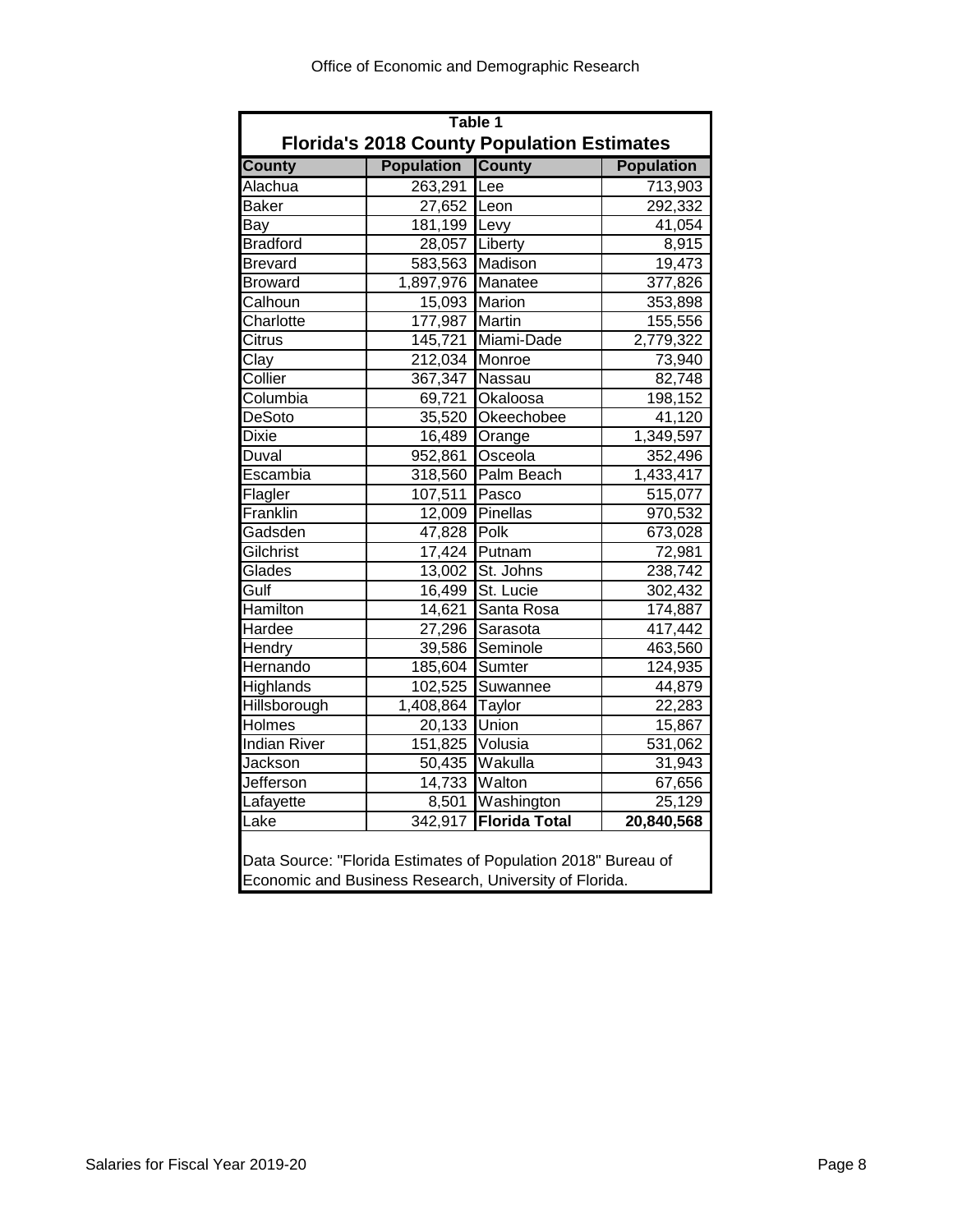| Table 2                              |                           |                |                                |               |          |  |  |  |  |  |  |  |
|--------------------------------------|---------------------------|----------------|--------------------------------|---------------|----------|--|--|--|--|--|--|--|
| <b>Salary Computation Statistics</b> |                           |                |                                |               |          |  |  |  |  |  |  |  |
| <b>Elected County</b>                | <b>Population</b>         |                | <b>County Population Range</b> | <b>Base</b>   | Group    |  |  |  |  |  |  |  |
| <b>Constitutional Officers</b>       | <b>Group Numbers</b>      | <b>Minimum</b> | <b>Maximum</b>                 | <b>Salary</b> | Rate     |  |  |  |  |  |  |  |
| <b>Clerk of Circuit Court</b>        |                           | 0              | 49,999                         | \$21,250      | 0.07875  |  |  |  |  |  |  |  |
| Comptroller                          | $\mathbf{H}$              | 50,000         | 99,999                         | \$24,400      | 0.06300  |  |  |  |  |  |  |  |
| <b>Property Appraiser</b>            | $\overline{\mathsf{III}}$ | 100,000        | 199,999                        | \$27,550      | 0.02625  |  |  |  |  |  |  |  |
| <b>Supervisor of Elections</b>       | $\overline{\text{IV}}$    | 200,000        | 399,999                        | \$30,175      | 0.01575  |  |  |  |  |  |  |  |
| <b>Tax Collector</b>                 | $\overline{\mathsf{v}}$   | 400,000        | 999,999                        | \$33,325      | 0.00525  |  |  |  |  |  |  |  |
| ss. 145.051, 145.09,                 | $\overline{\mathsf{VI}}$  | 1,000,000      |                                | \$36,475      | 0.00400  |  |  |  |  |  |  |  |
| 145.10, and 145.11, F.S.             |                           |                |                                |               |          |  |  |  |  |  |  |  |
| Sheriff                              |                           | $\overline{0}$ | 49,999                         | \$23,350      | 0.07875  |  |  |  |  |  |  |  |
| s. 145.071, F.S.                     | Ш                         | 50,000         | 99,999                         | \$26,500      | 0.06300  |  |  |  |  |  |  |  |
|                                      | $\overline{\mathsf{III}}$ | 100,000        | 199,999                        | \$29,650      | 0.02625  |  |  |  |  |  |  |  |
|                                      | $\overline{\text{IV}}$    | 200,000        | 399,999                        | \$32,275      | 0.01575  |  |  |  |  |  |  |  |
|                                      | V                         | 400,000        | 999,999                        | \$35,425      | 0.00525  |  |  |  |  |  |  |  |
|                                      | $\overline{\mathsf{VI}}$  | 1,000,000      |                                | 38,575        | 0.00400  |  |  |  |  |  |  |  |
| <b>County Commissioners</b>          | I                         | $\Omega$       | 9,999                          | \$4,500       | 0.150    |  |  |  |  |  |  |  |
| s. 145.031, F.S.                     | $\overline{\mathbb{I}}$   | 10,000         | 49,999                         | \$6,000       | 0.075    |  |  |  |  |  |  |  |
|                                      | III                       | 50,000         | 99,999                         | \$9,000       | 0.060    |  |  |  |  |  |  |  |
|                                      | $\overline{N}$            | 100,000        | 199,999                        | \$12,000      | 0.045    |  |  |  |  |  |  |  |
|                                      | $\vee$                    | 200,000        | 399,999                        | \$16,500      | 0.015    |  |  |  |  |  |  |  |
|                                      | $\overline{\mathsf{VI}}$  | 400,000        | 999,999                        | \$19,500      | 0.005    |  |  |  |  |  |  |  |
|                                      | VII                       | 1,000,000      |                                | \$22,500      | 0.000    |  |  |  |  |  |  |  |
| <b>Elected School</b>                | <b>Population</b>         |                | <b>County Population Range</b> | <b>Base</b>   | Group    |  |  |  |  |  |  |  |
| <b>District Officials</b>            | <b>Group Numbers</b>      | <b>Minimum</b> | <b>Maximum</b>                 | <b>Salary</b> | Rate     |  |  |  |  |  |  |  |
| <b>School Superintendent</b>         |                           | 0              | 49,999                         | \$21,250      | 0.07875  |  |  |  |  |  |  |  |
| s. 1001.47, F.S.                     | $\mathbf{I}$              | 50,000         | 99,999                         | \$24,400      | 0.06300  |  |  |  |  |  |  |  |
|                                      | III                       | 100,000        | 199,999                        | \$27,550      | 0.02625  |  |  |  |  |  |  |  |
|                                      | $\overline{\mathsf{IV}}$  | 200,000        | 399,999                        | \$30,175      | 0.01575  |  |  |  |  |  |  |  |
|                                      | $\vee$                    | 400,000        | 999,999                        | \$33,325      | 0.00525  |  |  |  |  |  |  |  |
|                                      | $\overline{\mathsf{v}}$   | 1,000,000      |                                | 36,475        | 0.00400  |  |  |  |  |  |  |  |
| <b>School Board Members</b>          | ı                         | $\Omega$       | 9,999                          | \$5,000       | 0.083300 |  |  |  |  |  |  |  |
| s. 1001.395, F.S.                    | Ш                         | 10,000         | 49,999                         | \$5,833       | 0.020830 |  |  |  |  |  |  |  |
|                                      | $\overline{\mathsf{III}}$ | 50,000         | 99,999                         | \$6,666       | 0.016680 |  |  |  |  |  |  |  |
|                                      | IV                        | 100,000        | 199,999                        | \$7,500       | 0.008330 |  |  |  |  |  |  |  |
|                                      | $\vee$                    | 200,000        | 399,999                        | \$8,333       | 0.004165 |  |  |  |  |  |  |  |
|                                      | $\overline{\mathsf{V}}$   | 400,000        | 999,999                        | \$9,166       | 0.001390 |  |  |  |  |  |  |  |
|                                      | $\overline{\mathsf{V}}$   | 1,000,000      |                                | \$10,000      | 0.000000 |  |  |  |  |  |  |  |
|                                      |                           |                |                                |               |          |  |  |  |  |  |  |  |

Note: This table reflects the statutory change enacted by Chapter 2016-157, Laws of Florida, which made the base salaries and group rates used to calculate a supervisor of election's salary the same as the current base salaries and group rates used to calculate the salaries of the clerks of circuit court, county comptrollers, property appraisers, and tax collectors.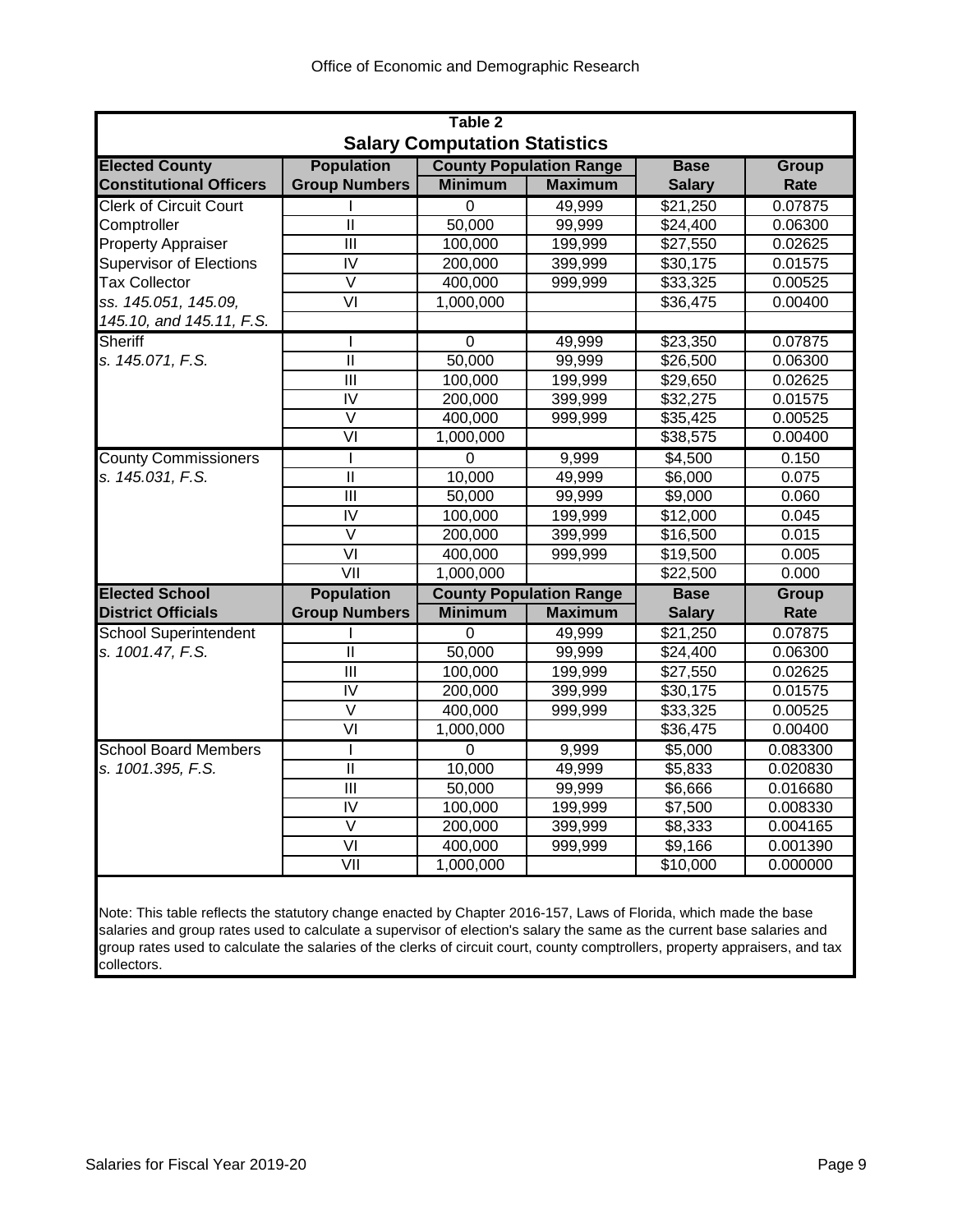| Table 3                                                                                                  |        |                                |                                               |                                              |                                          |                    |          |                    |          |                      |                                          |          |                     |
|----------------------------------------------------------------------------------------------------------|--------|--------------------------------|-----------------------------------------------|----------------------------------------------|------------------------------------------|--------------------|----------|--------------------|----------|----------------------|------------------------------------------|----------|---------------------|
| Salaries of Elected County Constitutional Officers and School District Officials for Fiscal Year 2019-20 |        |                                |                                               |                                              |                                          |                    |          |                    |          |                      |                                          |          |                     |
| <b>Pursuant to the Salary Formula in Chapter 145, Florida Statutes</b>                                   |        |                                |                                               |                                              |                                          |                    |          |                    |          |                      |                                          |          |                     |
|                                                                                                          |        |                                |                                               | See Table Notes for Additional Clarification |                                          |                    |          |                    |          |                      |                                          |          |                     |
|                                                                                                          |        |                                | <b>Elected County Constitutional Officers</b> |                                              | <b>Elected School District Officials</b> |                    |          |                    |          |                      |                                          |          |                     |
|                                                                                                          |        | <b>Clerk of</b>                | <b>Property</b>                               | <b>Supervisor</b>                            |                                          | Tax                |          |                    |          | County               | <b>School</b>                            |          | <b>School Board</b> |
| <b>County</b>                                                                                            |        | <b>Circuit Court</b>           | Appraiser                                     | of Elections                                 |                                          | <b>Collector</b>   |          | <b>Sheriff</b>     |          | <b>Commissioners</b> | <b>Superintendent</b>                    |          | Members             |
| Alachua                                                                                                  | c      | \$<br>139,935                  | \$<br>139,935                                 | \$<br>139,935                                | \$                                       | 139,935            | \$       | 149,363            | \$       | 78,333               | \$<br>139,935                            | \$       | 38,592              |
| Baker                                                                                                    | е      | \$<br>105,170                  | \$<br>105,170                                 | \$<br>105,170                                | \$                                       | 105,170            | \$       | 114,597            | \$       | 32,878               | \$<br>105,170                            | \$       | 27,836              |
| Bay                                                                                                      | е      | \$<br>133,245                  | \$<br>133,245                                 | \$<br>133,245                                | \$                                       | 133,245            | \$       | 142,672            | \$       | 70,273               | \$<br>133,245                            | \$       | 36,705              |
| <b>Bradford</b>                                                                                          | е      | \$<br>105,313                  | \$<br>105,313                                 | \$<br>105,313                                | \$                                       | 105,313            | \$       | 114,741            | \$       | 33,015               | \$<br>105,313                            | \$       | 27,874              |
| Brevard                                                                                                  | с      | \$<br>153,928                  | \$<br>153,928                                 | \$<br>153.928                                | \$                                       | 153,928            | \$       | 163,355            | \$       | 91,659               | \$<br>153,928                            | \$       | 42,293              |
| <b>Broward</b>                                                                                           | c      | \$<br>179,867                  | \$<br>179,867                                 | \$<br>179,867                                | \$                                       | 179,867            | \$       | 189,294            | \$       | 101,006              | \$<br>179,867                            | \$       | 44,892              |
| Calhoun                                                                                                  | е      | \$<br>100,730                  | \$<br>100,730                                 | \$<br>100,730                                | \$                                       | 100,730            | \$       | 110,158            | \$       | 28,650               | \$<br>100,730                            | \$       | 26,662              |
| Charlotte                                                                                                | C      | \$<br>132,866                  | \$<br>132,866                                 | \$<br>132,866                                | \$                                       | 132,866            | \$       | 142,294            | \$       | 69,624               | \$<br>132,866                            | \$       | 36,585              |
| Citrus                                                                                                   | е      | \$<br>129,064                  | \$<br>129,064                                 | \$<br>129,064                                | \$                                       | 129,064            | \$       | 138,491            | \$       | 63,106               | \$<br>129,064                            | \$       | 35,378              |
| Clay                                                                                                     | c e    | \$<br>136,311                  | \$<br>136,311                                 | \$<br>136,311                                | \$                                       | 136,311            | \$       | 145,739            | \$       | 74,882               | \$<br>136,311                            | \$       | 37,633              |
| Collier                                                                                                  |        | \$<br>147,293                  | \$<br>147,293                                 | \$<br>147,293                                | \$                                       | 147,293            | \$       | 156,720            | \$       | 85,340               | \$<br>147,293                            | \$       | 40,537              |
| Columbia                                                                                                 | c e    | \$<br>115,113                  | \$<br>115,113                                 | \$<br>115,113                                | \$                                       | 115,113            | \$       | 124,540            | \$       | 45,714               | \$<br>115,113                            | \$       | 31,401              |
| <b>DeSoto</b>                                                                                            | е      | \$<br>107,952                  | \$<br>107,952                                 | \$<br>107,952                                | \$                                       | 107,952            | \$       | 117,379            | \$       | 35,527               | \$<br>107,952                            | \$       | 28,572              |
| Dixie<br>Duval                                                                                           | е      | \$<br>101,224<br>\$            | \$<br>101,224<br>\$                           | \$<br>101,224                                | \$<br>\$                                 | 101,224            | \$<br>\$ | 110,651            | \$<br>\$ | 29,120               | \$<br>101,224<br>\$                      | \$<br>\$ | 26,792              |
|                                                                                                          | C      | 162,631                        | 162,631<br>143,843                            | \$<br>162,631                                |                                          | 162,631            |          | 172,058            | \$       | 99,948               | 162,631<br>\$                            | \$       | 44,597              |
| Escambia                                                                                                 | е      | \$<br>143,843<br>\$<br>124,561 | \$<br>\$<br>124,561                           | \$<br>143,843<br>124,561<br>\$               | \$<br>\$                                 | 143,843<br>124,561 | \$<br>\$ | 153,270<br>133,989 | \$       | 82,055<br>55,387     | 143,843<br>\$<br>124,561                 | \$       | 39,625<br>33,950    |
| Flagler<br>Franklin                                                                                      | е      | \$<br>99,640                   | \$<br>99,640                                  | \$<br>99.640                                 | \$                                       | 99,640             | \$       | 109,067            | \$       | 27,611               | \$<br>99,640                             | \$       | 26,373              |
| Gadsden                                                                                                  | е      | \$<br>112,303                  | \$<br>112,303                                 | \$<br>112,303                                | \$                                       | 112,303            | \$       | 121,730            | \$       | 39,671               | \$<br>112,303                            | \$       | 29,723              |
| Gilchrist                                                                                                | е      | \$<br>101,554                  | \$<br>101,554                                 | \$<br>101,554                                | \$                                       | 101,554            | \$       | 110,982            | \$       | 29,435               | \$<br>101,554                            | \$       | 26,879              |
| Glades                                                                                                   | е      | \$<br>99,991                   | \$<br>99,991                                  | \$<br>99,991                                 | \$                                       | 99,991             | \$       | 109,418            | \$       | 27,946               | \$<br>99,991                             | \$       | 26,466              |
| Gulf                                                                                                     | е      | \$<br>101,227                  | \$<br>101,227                                 | \$<br>101,227                                | \$                                       | 101,227            | \$       | 110,655            | \$       | 29,123               | \$<br>101,227                            | \$       | 26,793              |
| Hamilton                                                                                                 | е      | \$<br>100,564                  | \$<br>100,564                                 | \$<br>100,564                                | \$                                       | 100,564            | \$       | 109,991            | \$       | 28,491               | \$<br>100,564                            | \$       | 26,617              |
| Hardee                                                                                                   | е      | \$<br>105,044                  | \$<br>105,044                                 | \$<br>105,044                                | \$                                       | 105,044            | \$       | 114,472            | \$       | 32,758               | \$<br>105,044                            | \$       | 27,803              |
| Hendry                                                                                                   | e      | \$<br>109,389                  | \$<br>109,389                                 | \$<br>109,389                                | \$                                       | 109,389            | \$       | 118,816            | \$       | 36,896               | \$<br>109,389                            | \$       | 28,952              |
| Hernando                                                                                                 |        | \$<br>133,764                  | \$<br>133,764                                 | \$<br>133,764                                | \$                                       | 133,764            | \$       | 143,191            | \$       | 71,163               | \$<br>133,764                            | \$       | 36,870              |
| Highlands                                                                                                | е      | \$<br>123,974                  | \$<br>123,974                                 | \$<br>123,974                                | \$                                       | 123,974            | \$       | 133,401            | \$       | 54,380               | \$<br>123,974                            | \$       | 33,763              |
| Hillsborough c                                                                                           |        | \$<br>171,084                  | \$<br>171,084                                 | \$<br>171,084                                | \$                                       | 171,084            | \$       | 180,511            | \$       | 101,006              | \$<br>171,084                            | \$       | 44,892              |
| Holmes                                                                                                   | е      | \$<br>102,512                  | \$<br>102,512                                 | \$<br>102,512                                | \$                                       | 102,512            | \$       | 111,939            | \$       | 30,347               | \$<br>102,512                            | \$       | 27,133              |
| Indian River                                                                                             |        | \$<br>129,783                  | \$<br>129,783                                 | \$<br>129,783                                | \$                                       | 129,783            | \$       | 139,211            | \$       | 64,339               | \$<br>129,783                            | \$       | 35,607              |
| Jackson                                                                                                  | e      | \$<br>109,659                  | \$<br>109,659                                 | \$<br>109,659                                | \$                                       | 109,659            | \$       | 119,086            | \$       | 40,520               | \$<br>109,659                            | \$       | 29,957              |
| Jefferson                                                                                                | е      | \$<br>100,603                  | \$<br>100,603                                 | \$<br>100,603                                | \$                                       | 100,603            | \$       | 110,030            | \$       | 28,529               | \$<br>100,603                            | \$       | 26,628              |
| Lafayette                                                                                                | е      | \$<br>98,400                   | \$<br>98,400                                  | \$<br>98,400                                 | \$                                       | 98,400             | \$       | 107,827            | \$       | 25.926               | \$<br>98,400                             | \$       | 25,625              |
| Lake                                                                                                     |        | \$<br>145,565                  | \$<br>145,565                                 | \$<br>145,565                                | \$                                       | 145,565            | \$       | 154,993            | \$       | 83,695               | \$<br>145,565                            | \$       | 40,080              |
| Lee                                                                                                      | c      | \$<br>156,999                  | \$<br>156,999                                 | \$<br>156,999                                | \$                                       | 156,999            | \$       | 166,427            | \$       | 94,584               | \$<br>156,999                            | \$       | 43,106              |
| ∟eon                                                                                                     | c<br>e | \$<br>141,989                  | \$<br>141,989                                 | \$<br>141,989                                | \$                                       | 141,989            | \$       | 151,416            | \$       | 80,289               | \$<br>141,989                            | \$       | 39,135              |
| Levy                                                                                                     | е      | \$<br>109,908                  | \$<br>109,908                                 | \$<br>109,908                                | \$                                       | 109,908            | \$       | 119,335            | \$       | 37,390               | \$<br>109.908                            | \$       | 29,089              |
| Liberty                                                                                                  | e.     | \$<br>98,546                   | \$<br>98,546                                  | 98,546<br>\$                                 | \$                                       | 98,546             | \$       | 107,974            | \$       | 26,204               | \$<br>98,546                             | \$       | 25,780              |
| <b>Madison</b>                                                                                           | e      | \$<br>102,279                  | 102,279<br>\$                                 | 102,279<br>\$                                | \$                                       | 102,279            | \$       | 111,706            | \$       | 30,124               | 102,279<br>\$                            | \$       | 27,071              |
| <b>Manatee</b>                                                                                           |        | \$<br>148,034                  | 148,034<br>\$                                 | \$<br>148,034                                | \$                                       | 148,034            | \$       | 157,461            | \$       | 86,046               | \$<br>148,034                            | -\$      | 40,733              |
| <b>Marion</b>                                                                                            | е      | \$<br>146,342                  | \$<br>146,342                                 | \$<br>146,342                                | \$                                       | 146,342            | \$       | 155,769            | \$       | 84,434               | 146,342<br>\$                            | \$       | 40,286              |
| Martin                                                                                                   | e      | 130,223<br>-\$                 | 130,223<br>\$                                 | 130,223<br>\$                                | \$                                       | 130,223            | \$       | 139,650            | \$       | 65,093               | 130,223<br>\$                            | l \$     | 35,746              |
| Miami-Dade                                                                                               | c      | \$<br>195,693<br>\$            | \$<br>195,693                                 | \$<br>195,693                                | \$                                       | 195,693            | \$       | 205,120<br>125,733 | \$       | 101,006              | \$<br>$195,693$ \$                       |          | 44,892              |
| Monroe                                                                                                   |        | 116,306<br>\$<br>118,797       | \$<br>116,306<br>118,797<br>\$                | 116,306<br>\$<br>\$<br>118,797               | \$<br>\$                                 | 116,306<br>118,797 | \$<br>\$ | 128,224            | \$<br>\$ | 46,851<br>49,223     | \$<br>$116,306$ \$<br>\$<br>$118,797$ \$ |          | 31,717              |
| Nassau<br>Okaloosa                                                                                       | е<br>е | \$<br>135,243                  | 135,243<br>\$                                 | 135,243<br>\$                                | \$                                       | 135,243            | \$       | 144,670            | \$       | 73,698               | \$<br>135,243                            | -\$      | 32,377<br>37,339    |
| <b>Okeechobee</b>                                                                                        |        | \$<br>109,931                  | \$<br>109,931                                 | \$<br>109,931                                | \$                                       | 109,931            | \$       | 119,359            | \$       | 37,413               | \$<br>109,931                            | \$       | 29,095              |
| Orange                                                                                                   | с      | \$<br>170,020                  | \$<br>170,020                                 | 170,020<br>\$                                | \$                                       | 170,020            | \$       | 179,447            | \$       | 101,006              | 170,020<br>\$                            | -\$      | 44,892              |
| Osceola                                                                                                  | c      | \$<br>146,243                  | 146,243<br>\$                                 | \$<br>146,243                                | \$                                       | 146,243            | \$       | 155,670            | \$       | 84,340               | \$<br>146,243                            | \$       | 40,259              |
| Palm Beach                                                                                               | c      | \$<br>171,525                  | \$<br>171,525                                 | \$<br>171,525                                | \$                                       | 171,525            | \$       | 180,952            | \$       | 101,006              | $171,525$ \$<br>\$                       |          | 44,892              |
| Pasco                                                                                                    | e      | \$<br>152,313                  | \$<br>152,313                                 | \$<br>152,313                                | \$                                       | 152,313            | \$       | 161,741            | \$       | 90,122               | $152,313$ \$<br>\$                       |          | 41,866              |
| Pinellas                                                                                                 | с      | \$<br>163,048                  | \$<br>163,048                                 | \$<br>163,048                                | \$                                       | 163,048            | \$       | 172,475            | \$       | 100,345              | \$<br>163,048                            | \$       | 44,708              |
| Polk                                                                                                     | c      | \$<br>156,036                  | 156,036<br>\$                                 | 156,036<br>\$                                | \$                                       | 156,036            | \$       | 165,463            | \$       | 93,667               | \$<br>156,036                            | \$ ا     | 42,851              |
| Putnam                                                                                                   | e      | \$<br>116,035                  | \$<br>116,035                                 | \$<br>116,035                                | \$                                       | 116,035            | \$       | 125,462            | \$       | 46,592               | 116,035<br>\$                            | l \$     | 31,646              |
| St. Johns                                                                                                |        | 138,200<br>\$                  | \$<br>138,200                                 | \$<br>138,200                                | \$                                       | 138,200            | \$       | 147,627            | \$       | 76,680               | \$<br>138,200                            | -\$      | 38,133              |
| St. Lucie                                                                                                |        | 142,703<br>\$                  | \$<br>142,703                                 | \$<br>142,703                                | \$                                       | 142,703            | \$       | 152,130            | \$       | 80,969               | $142,703$ \$<br>\$                       |          | 39,323              |
| Santa Rosa                                                                                               | е      | \$<br>132,501                  | 132,501<br>\$                                 | 132,501<br>\$                                | \$                                       | 132,501            | \$       | 141,928            | \$       | 68,998               | 132,501<br>\$                            | \$       | 36,469              |
| Sarasota                                                                                                 | c      | \$<br>150,012                  | \$<br>150,012                                 | 150,012<br>\$                                | \$                                       | 150,012            | \$       | 159,440            | \$       | 87,930               | 150,012<br>\$                            | \$       | 41,256              |
| <b>Seminole</b>                                                                                          | C      | \$<br>151,099                  | \$<br>$151,099$ \$                            | 151,099                                      | \$                                       | 151,099            | \$       | 160,527            | \$       | 88,965               | \$<br>151,099                            | \$       | 41,544              |
| <b>Sumter</b>                                                                                            |        | e <sub>s</sub><br>$126,615$ \$ | $126,615$ \$                                  | $126,615$ \$                                 |                                          | $126,615$ \$       |          | 136,042 \$         |          | 58,907               | \$<br>$126,615$ \$                       |          | 34,601              |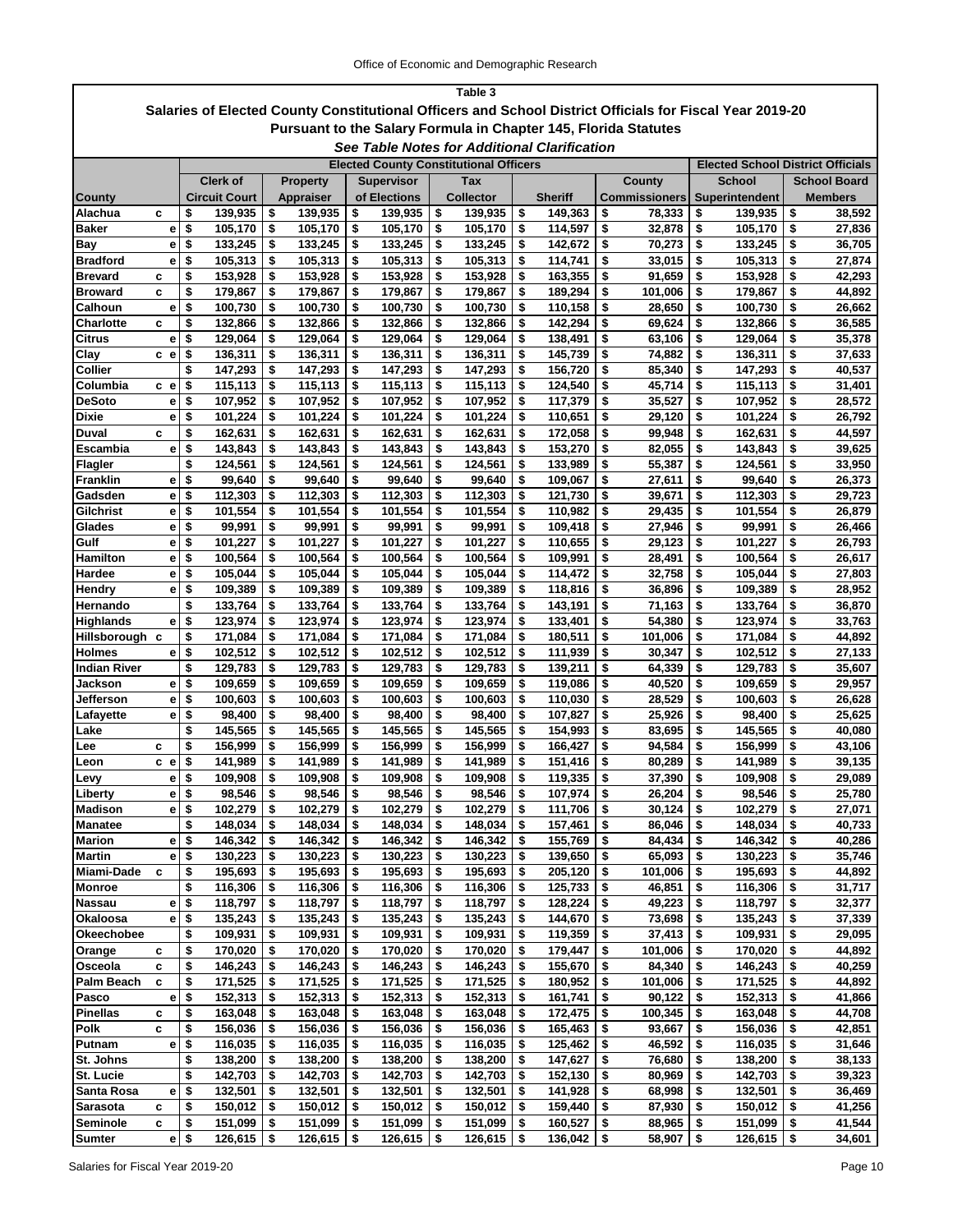#### **Salaries of Elected County Constitutional Officers and School District Officials for Fiscal Year 2019-20 Pursuant to the Salary Formula in Chapter 145, Florida Statutes**

#### *See Table Notes for Additional Clarification*

|                 |      | <b>Elected County Constitutional Officers</b> |                      |      |                 |  |                   |  |                  |                |         |                      |                     |                | <b>Elected School District Officials</b> |                |                     |  |
|-----------------|------|-----------------------------------------------|----------------------|------|-----------------|--|-------------------|--|------------------|----------------|---------|----------------------|---------------------|----------------|------------------------------------------|----------------|---------------------|--|
|                 |      |                                               | <b>Clerk of</b>      |      | <b>Property</b> |  | <b>Supervisor</b> |  | Tax              |                |         |                      | County              |                | <b>School</b>                            |                | <b>School Board</b> |  |
| <b>County</b>   |      |                                               | <b>Circuit Court</b> |      | Appraiser       |  | of Elections      |  | <b>Collector</b> | <b>Sheriff</b> |         | <b>Commissioners</b> |                     | Superintendent |                                          | <b>Members</b> |                     |  |
| <b>Suwannee</b> | e l  | ъ                                             | 111,260              | l Si | 111,260         |  | 111,260           |  | 111,260          |                | 120.688 | - 56                 | 38.678              |                | 111,260                                  |                | 29.447              |  |
| <b>Taylor</b>   | e    | จ                                             | 103,272              |      | 103,272         |  | 103,272           |  | 103,272          |                | 112,699 |                      | 31,070              |                | 103,272                                  |                | 27,334              |  |
| <b>Union</b>    | e    | ъ                                             | 101.004              |      | 101.004         |  | 101,004           |  | 101.004          |                | 110.431 |                      | $28.910$ $\sqrt{5}$ |                | 101,004                                  |                | 26,734              |  |
| Volusia         | с    |                                               | 152,690              |      | 152,690         |  | 152,690           |  | 152,690          |                | 162,117 |                      | $90.480$            |                | 152,690                                  |                | 41,965              |  |
| <b>Wakulla</b>  | c el |                                               | 106.687              |      | 106.687         |  | 106,687           |  | 106.687          |                | 116.114 |                      | 34.323              |                | 106.687                                  |                | 28,237              |  |
| <b>Walton</b>   | e۱   | Ð                                             | 114,529              |      | 114,529         |  | 114,529           |  | 114,529          |                | 123,956 |                      | 45,158              |                | 114,529                                  |                | 31.247              |  |
| Washington      | e.   | \$                                            | 104,278              |      | 104,278         |  | 104,278           |  | 104,278          |                | 113,706 |                      | 32,029              |                | 104,278                                  |                | 27,600              |  |

**A "c" denotes each of Florida's 20 charter counties, according to the Florida Association of Counties (FAC).**

**[ http://www.fl-counties.com/charter-county-information ]**

**An "e" denotes those school districts having an elected school superintendent, according to the Florida Association of District School Superintendents (FADSS).**

**[ http://www.fadss.org/membership/superintendents ]**

#### **Notes:**

**1) Salary figures have been calculated by the Florida Legislature's Office of Economic and Demographic Research (EDR) pursuant to the statutory formula in Chapter 145, F.S. Although not required by law, the EDR calculates salaries of elected county constitutional officers and school district officials as a service to county governments and school districts. County and school district officials are encouraged to independently compute and verify these salary figures.**

**2) The calculated salary figures for all officers reflect the use of 2018 countywide population estimates listed in "Florida Estimates of Population 2018" published by the University of Florida's Bureau of Economic and Business Research.**

**3) These salary figures may not be applicable to those elected county officers of a chartered consolidated government or those elected officers in counties having a home rule charter, which specifies another method of salary compensation. As indicated in this table, Florida currently has 20 charter counties.**

**4) Salary figures are included for each school district's superintendent even though the salaries determined by statutory formula are applicable only to elected school superintendents. As indicated in this table, Florida currently has 41 elected school superintendents.**

**5) These salary figures do not include any special qualification salary available to eligible clerks of circuit court, property appraisers, sheriffs, supervisors of elections, and tax collectors who have completed the required certification program specified in the relevant sections of Chapter 145, F.S. Additionally, the salary figures for elected school superintendents do not include any special qualification salary and performance salary incentive available to eligible elected school superintendents who have completed the required certification programs specified in Section 1001.47, F.S.**

**6) As the result of recent statutory authorizations (i.e., Chapters 2009-3, 2009-59, and 2011-158, L.O.F.), each elected county constitutional officer and school district official may voluntarily reduce his or her salary rate. However, the salary figures listed in this table do not reflect any such voluntary reductions.**

**7) This table reflects the statutory change enacted by Chapter 2016-157, L.O.F., which made the base salaries and group rates used to calculate a supervisor of election's salary the same as the current base salaries and group rates used to calculate the salaries of the clerks of circuit court, county comptrollers, property appraisers, and tax collectors.**

**8) Chapter 2018-5, L.O.F., amended s. 1001.395(3), F.S., to provide that the salary of each elected school board member shall be the amount calculated pursuant to s. 1001.395(1), F.S., or the district's beginning salary for teachers who hold a baccalaureate degree, whichever is less. Additionally, the legislation amended s. 1011.10, F.S., to provide that if any of the financial emergency conditions identified in s. 218.503(1), F.S., exist within a school district, then the salary of each district school board member**  .<br>and district school superintendent, calculated pursuant to ss. 1001.395 and 1001.47, F.S., shall be withheld until the conditions are corrected. However, this penalty will not **apply to a district school board member or district school superintendent elected or appointed within one year after the identification of the financial emergency conditions in s. 218.503(1), F.S., if he or she did not participate in the approval or preparation of the final school district budget adopted before the identification of such conditions. These changes became effective July 1, 2019.**

**9) Pursuant to law, the Florida Department of Management Services must annually certify two components of the salary formula calculation: the annual factor and cumulative annual factor. For the 2019-20 fiscal year, the certified annual factor is 1.0032 and the certified cumulative annual factor is 3.4635.**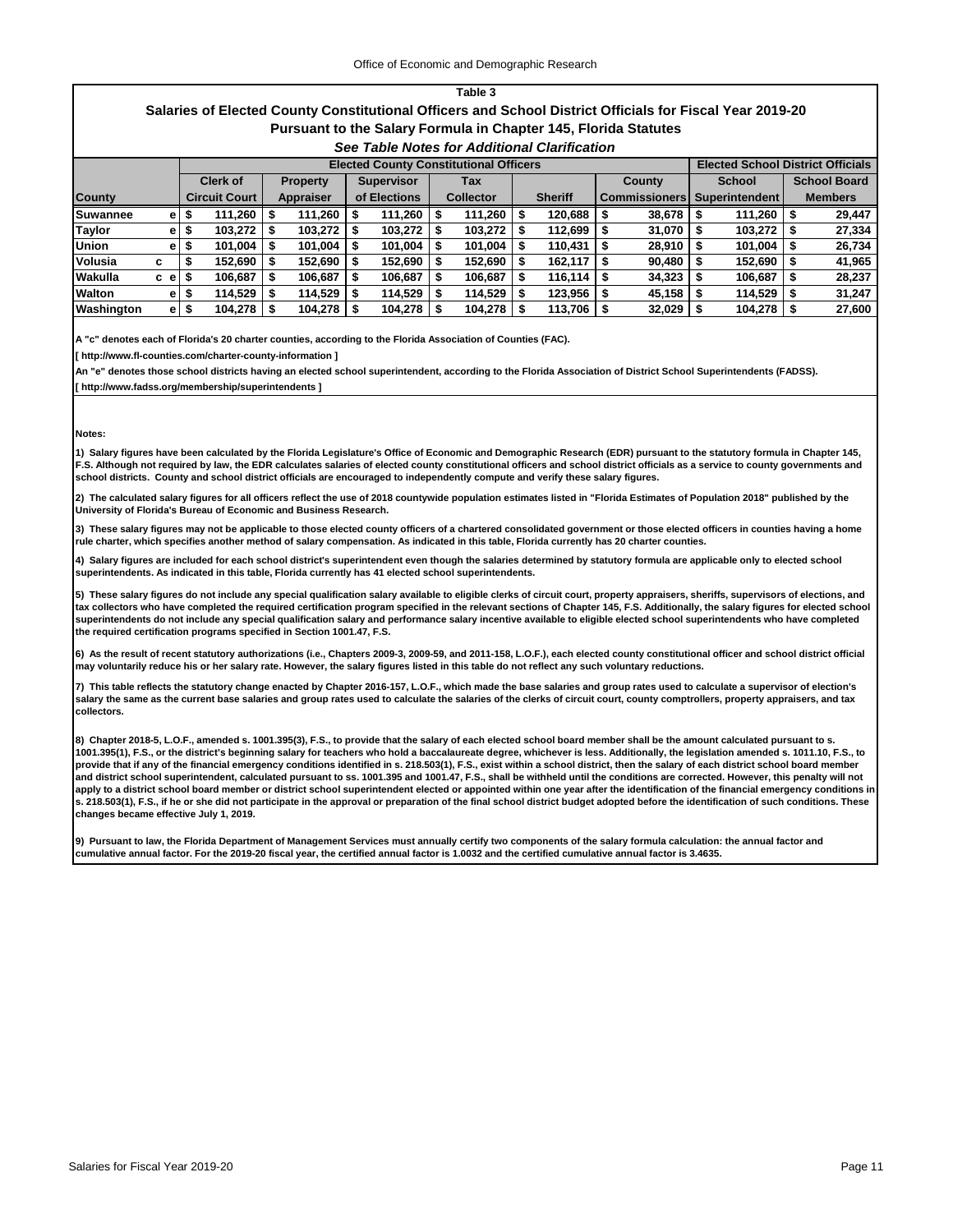# **Appendix**

## **Summary of Relevant Constitutional Provisions and Statutory Changes**

Article III, section 27 and Article VIII, section 6 of the Florida Constitution of 1885 stated that the Legislature provides for the election of county officers and prescribes by law their powers, duties, and compensation.

Chapter 7334, 1917 Laws of Florida (L.O.F.), established by defined schedule the compensation of all county officials previously paid in whole or in part on the basis of fees or commissions.

Chapter 8497, 1921 L.O.F., modified the thresholds in the defined schedule that set the compensation of fee or commission-based county officials.

Chapter 9270, 1923 L.O.F., modified the thresholds in the defined schedule that set the compensation of fee or commission-based county officials.

Chapter 11954, 1927 L.O.F., modified the thresholds in the defined schedule that set the compensation of fee or commission-based county officials.

Chapter 14502, 1929 L.O.F., required fee or commission-based county officials to file itemized sworn statements showing receipts and disbursements of the office.

Chapter 14665, 1931 L.O.F., set the annual compensation for clerk of circuit court, sheriff, county judge, county assessor of taxes, superintendent of public instruction, tax collector, and clerk of the board of county commissioners in those counties having a population not less than 10,630 and not greater than 10,650.

Chapter 14666, 1931 L.O.F., set the annual compensation of clerk of circuit court, sheriff, tax collector, tax assessor, county judge, superintendent of public instruction, and clerk of civil court and criminal court of record in those counties having a population greater than  $155,000$  $155,000$ .<sup>1</sup>

Chapter 15607, 1931 L.O.F., set the annual compensation for clerk of circuit court, sheriff, tax collector, tax assessor, county judge, justice of the peace, and clerk of criminal court of record in those counties having a population not less than 13,600 and not greater than 13,650.

Chapter 15608, 1931 L.O.F., set the annual compensation for clerk of circuit court, sheriff, tax collector, tax assessor, county judge, and clerk of civil court and criminal court of record in those counties having a population not less than 35,000 and not greater than 45,000.

Chapter 15611, 1931 L.O.F., set the annual compensation for county judge in those counties having a population not less than 7,200 and not greater than 7,400.

Chapter 15739, 1931 L.O.F., set the annual compensation for clerk of circuit court, sheriff, tax collector, tax assessor, and county judge in those counties having a population not less than 19,000 and not greater than 22,000.

<span id="page-13-0"></span> $\overline{a}$ 1. The title of tax assessor was subsequently changed to property appraiser per Chapter 77-102, L.O.F.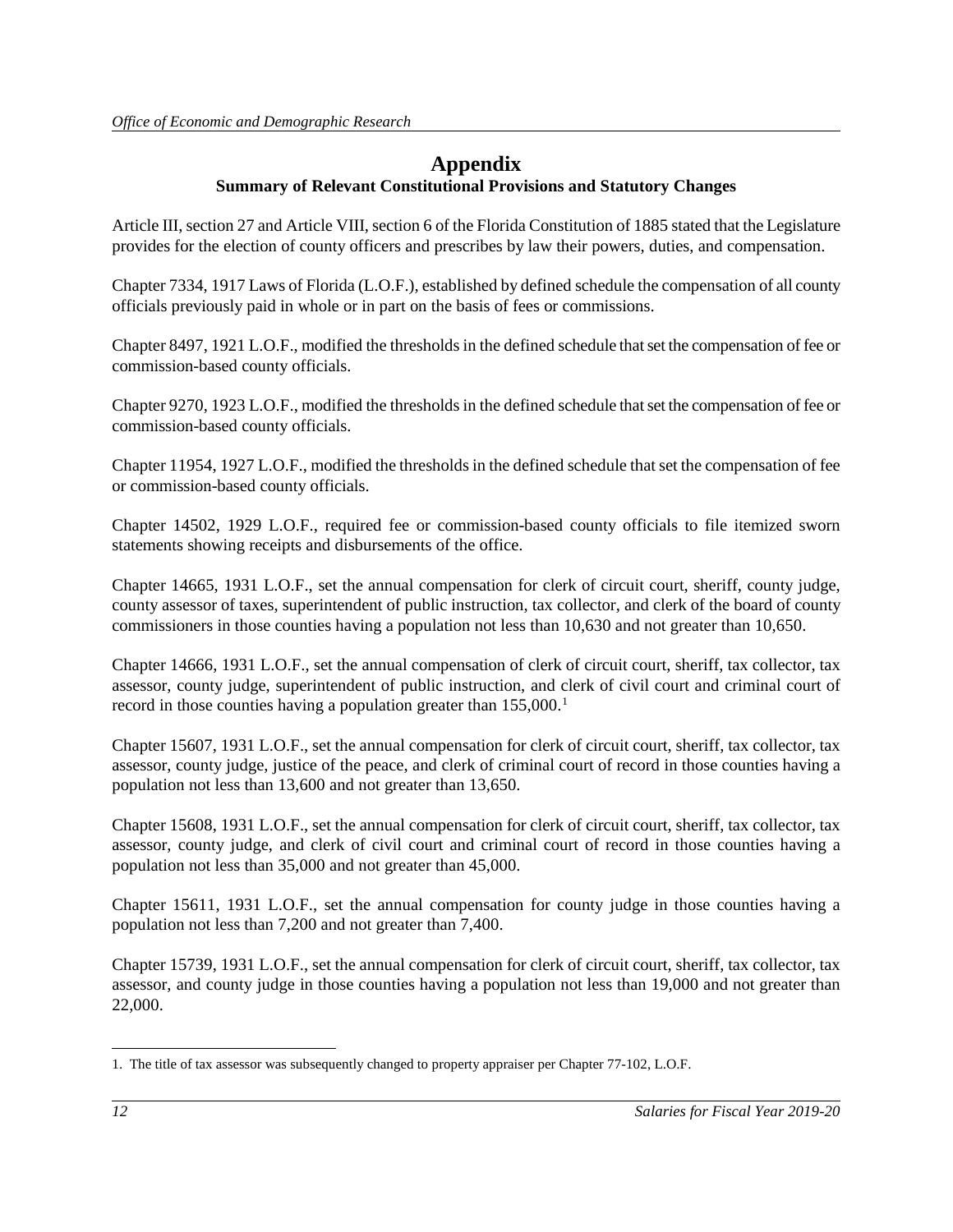Chapter 15740, 1931 L.O.F., set the annual compensation for county judge, sheriff, clerk of circuit court, tax assessor, and tax collector in those counties having a population more than 17,650 and less than 19,000.

Chapter 15968, 1933 L.O.F., set the annual compensation for sheriff, tax assessor, tax collector, clerk of circuit court, and county judge in those counties having a population not more than 3,600 and not less than 3,400.

Chapter 15970, 1933 L.O.F., set the annual compensation for all county officials in those counties having a population not less than 18,100 and not more than 18,700.

Chapter 15971, 1933 L.O.F., set the annual compensation for county judge, sheriff, tax collector, tax assessor, justice of the peace, and constable in those counties having a population not less than 2,466 and not more than 2,500.

Chapter 15972, 1933 L.O.F., set the annual compensation for clerk of circuit court, sheriff, tax collector, tax assessor, county judge, superintendent of public instruction, and board of county commissioners in those counties having a population not less than 19,000 and not more than 22,000.

Chapter 15973, 1933 L.O.F., set the annual compensation for supervisor of registration, superintendent of public instruction, and justice of the peace in those counties having a population not less than 18,100 and not more than 18,700.

Chapter 15974, 1933 L.O.F., set the annual compensation for sheriff, clerk of circuit court, tax collector, tax assessor, county judge, clerk of county court and criminal court of record, superintendent of public instruction, supervisor of registration, members of the board of public instruction, and probation officer in those counties having a population not less than 70,000 and not more than 140,000.

Chapter 15975, 1933 L.O.F., set the annual compensation for county judge, sheriff, clerk of circuit court, superintendent of public instruction, tax assessor, tax collector, supervisor of registration, county commissioners, county board of public instruction, justice of the peace, constable, attorney for the board of county commissioners, attorney for the board of public instruction, and deputy sheriff in those counties having a population not less than 12,456 and not more than 12,900.

Chapter 15976, 1933 L.O.F., set the annual compensation for members of the board of county commissioners, members of the board of public instruction, county judge, county prosecuting attorney, and superintendent of public instruction of Jefferson County.

Chapter 15977, 1933 L.O.F., set the annual compensation for sheriff, tax collector, tax assessor, clerk of circuit court, and superintendent of public instruction in those counties having a population not less than 13,600 and not more than 13,700.

Chapter 15979, 1933 L.O.F., set the annual compensation for sheriff, clerk of circuit court, tax assessor, tax collector, county judge, clerk of criminal court of record, justice of the peace, and constable in those counties having a population not less than 49,800 and not more than 53,500.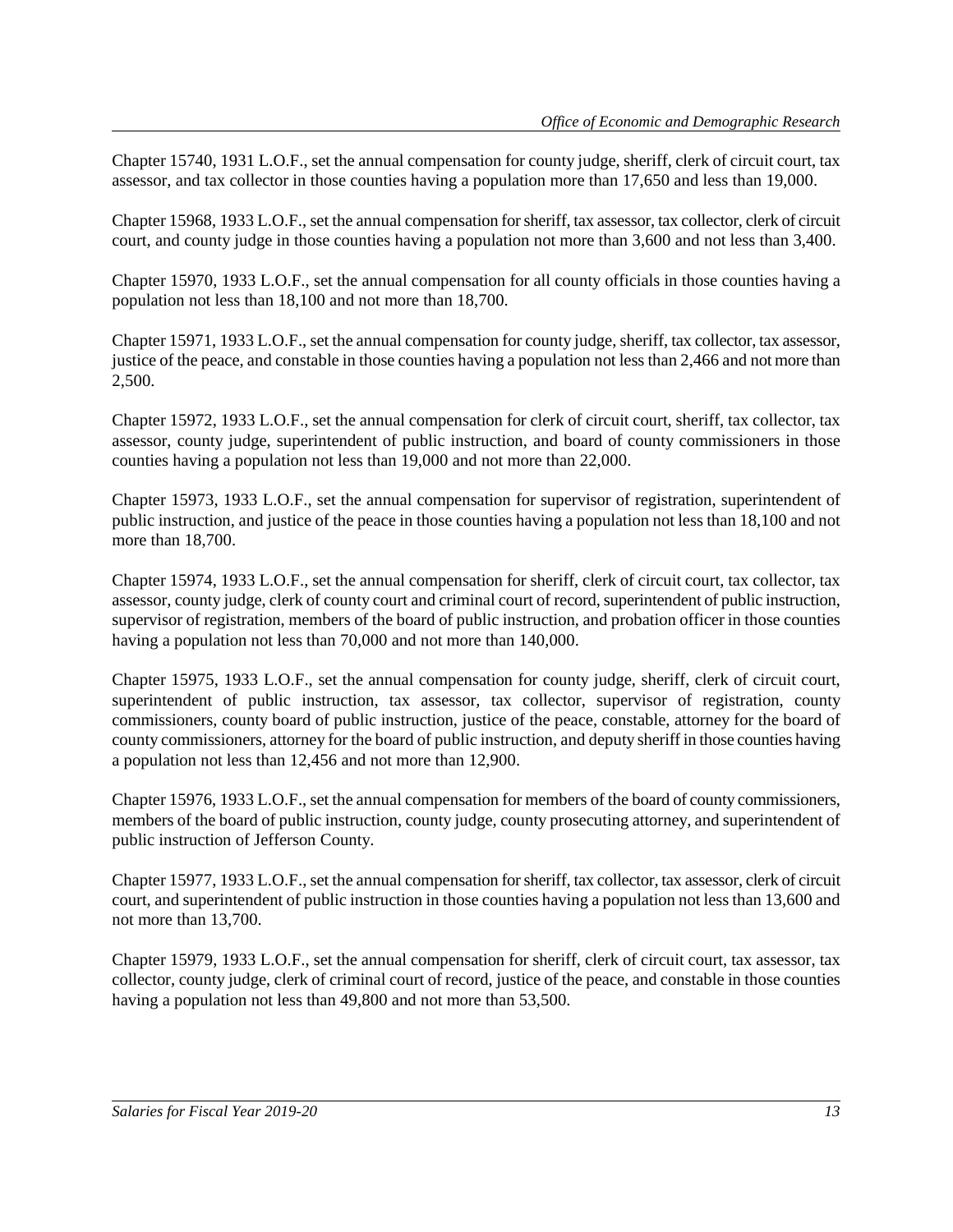Chapter 15980, 1933 L.O.F., set the annual compensation for superintendent of public instruction, members of the board of county commissioners, members of the board of public instruction, and supervisor of registration in those counties having a population not less than 3,400 and not more than 3,700.

Chapter 16006, 1933 L.O.F., authorized the board of county commissioners in those counties having a population not less than 13,600 and not more than 13,700 to designate the number of deputies and the compensation of deputies in the offices of the sheriff, tax collector, tax assessor, and clerk of circuit court.

Chapter 16921, 1935 L.O.F., set the annual compensation for clerk of circuit court, sheriff, tax collector, tax assessor, county judge, superintendent of public instruction, and clerk of civil and criminal court of record in those counties having a population more than 180,000.

Chapter 16922, 1935 L.O.F., set the annual compensation for county judge, tax assessor, tax collector, and superintendent of public instruction in those counties having a population not less than 4,060 and not more than 4,070.

Chapter 16923, 1935 L.O.F., set the annual compensation for clerk of circuit court, sheriff, tax collector, tax assessor, county judge, superintendent of public instruction, and clerk in those counties having a population not less than 20,000 and not more than 23,000.

Chapter 16924, 1935 L.O.F., set the annual compensation for county commissioners, members of the board of public instruction, and superintendent of public instruction in those counties having a population not less than 6,418 and not more than 6,500.

Chapter 16925, 1935 L.O.F., set the annual compensation for sheriff, clerk of circuit court, tax collector, tax assessor, county judge, clerk of county court and criminal court of record in those counties having a population not less than 70,000 and not more than 140,000.

Chapter 16926, 1935 L.O.F., set the annual compensation for clerk of circuit court, sheriff, tax collector, tax assessor, and county judge in those counties having a population not less than 12,400 and not more than 12,500.

Chapter 16927, 1935 L.O.F., set the annual compensation for clerk of circuit court as county auditor, clerk of the board of county commissioners, sheriff, county judge, tax collector, and tax assessor in those counties having a population not less than 3,150 and not more than 3,200.

Chapter 16928, 1935 L.O.F., set the annual compensation for clerk of circuit court, tax assessor, tax collector, sheriff, county judge, superintendent of public instruction, clerk of criminal court of record, county solicitor, justice of the peace, and constable in those counties having a population not less than 45,000 and not more than 50,000.

Chapter 16929, 1935 L.O.F., amended Chapter 14666, 1931 L.O.F., so as to apply to all counties having a population of 150,000 according to the last or any future official census.

Chapter 20891, 1941 L.O.F., required the county's tax assessor and tax collector to pay a portion of all monies, in excess of the sum that the officer was entitled to as annual compensation, to the Board of Public Instruction.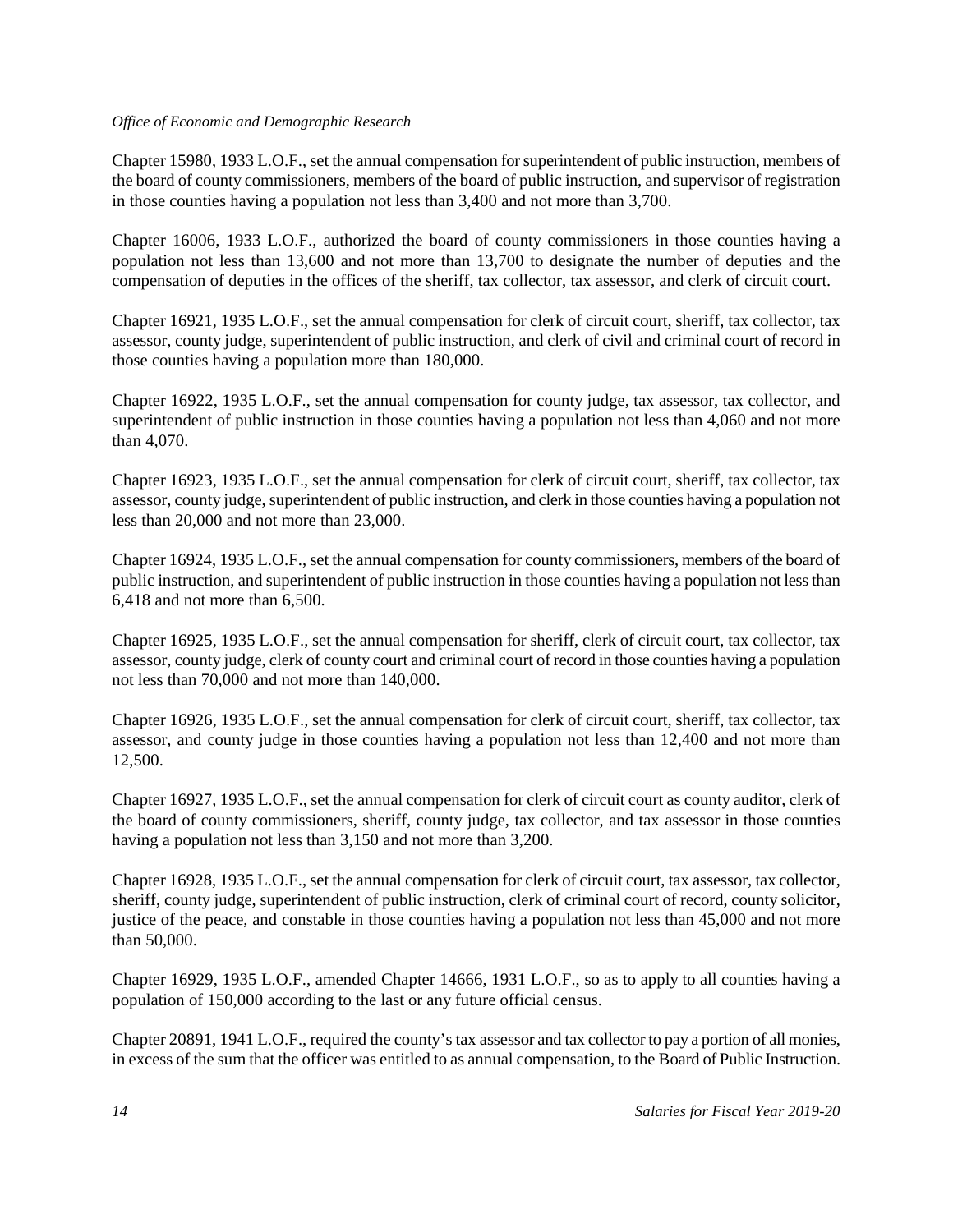Chapter 24101, 1947 L.O.F., required fee or commission-based county officers to submit a report to the board of county commissioner annually rather than semi-annually.

Chapter 28041, 1953 L.O.F., modified the thresholds in the defined schedule that set the compensation of fee or commission-based county officials.

Chapter 61-461, L.O.F., provided for the compensation of county officers(i.e., members of the board of county commissioners, members of the board of public instruction, clerk of circuit court, county judge, sheriff, superintendent of public instruction, supervisor of registration, tax assessor, and tax collector). The Legislature acknowledged that the functions, powers, duties, and responsibilities vary between county officers in the same county and between the same county officer in different counties with respect to the county's population, geography, economy, and government. Consequently, the amount of compensation set in law for each type of county officer varied from county to county, except for Dade County where compensation was determined locally based on home rule powers. The intent of the legislation was not to repeal, affect, or modify any local or special law, or general law of local application enacted prior to or during 1961 as to the compensation of county officers, travel expenses of county officers, or payment of extra compensation of the chair of the board of county commission or board of public instruction. Also, the legislation was not applicable where in conflict with relevant local laws in Franklin, Gadsden, Liberty, and Wakulla counties.

Chapter 63-560, L.O.F., increased, decreased, or left unchanged from amounts set in Chapter 61-461, L.O.F., the compensation for members of the board of county commissioners, members of the board of public instruction, clerk of circuit court, county judge, sheriff, superintendent of public instruction, supervisor of registration, tax assessor, and tax collector. The legislation also provided for the compensation of county officials whose compensation for official duties was paid in whole or part by fees or commissions. The amount of such compensation was not to exceed \$7,500, unless otherwise provided in law.

Chapter 65-356, L.O.F., increased, decreased, or left unchanged from amounts set in Chapter 63-560, L.O.F., the compensation for members of the board of county commissioners, members of the board of public instruction, clerk of circuit court, county judge, sheriff, superintendent of public instruction, supervisor of registration, tax assessor, and tax collector.

Chapter 67-543, L.O.F., increased from amounts set in Chapter 65-356, L.O.F., the compensation for Broward County members of the board of county commissioners, sheriff, and tax assessor.

Chapter 67-576, L.O.F., increased, decreased, or left unchanged from amounts set in Chapters 65-356 and 67- 543, L.O.F., the compensation for members of the board of county commissioners, members of the board of public instruction, clerk of circuit court, county judge, sheriff, superintendent of public instruction, supervisor of elections, tax assessor, and tax collector.

Chapter 67-594, L.O.F., increased from amount set in Chapter 67-576, L.O.F., the compensation for Gadsden County's tax assessor.

Article II, section 5(c) of the Florida Constitution, as revised in 1968, provided that the powers, duties, compensation, and method of payment of state and county officers are fixed by law.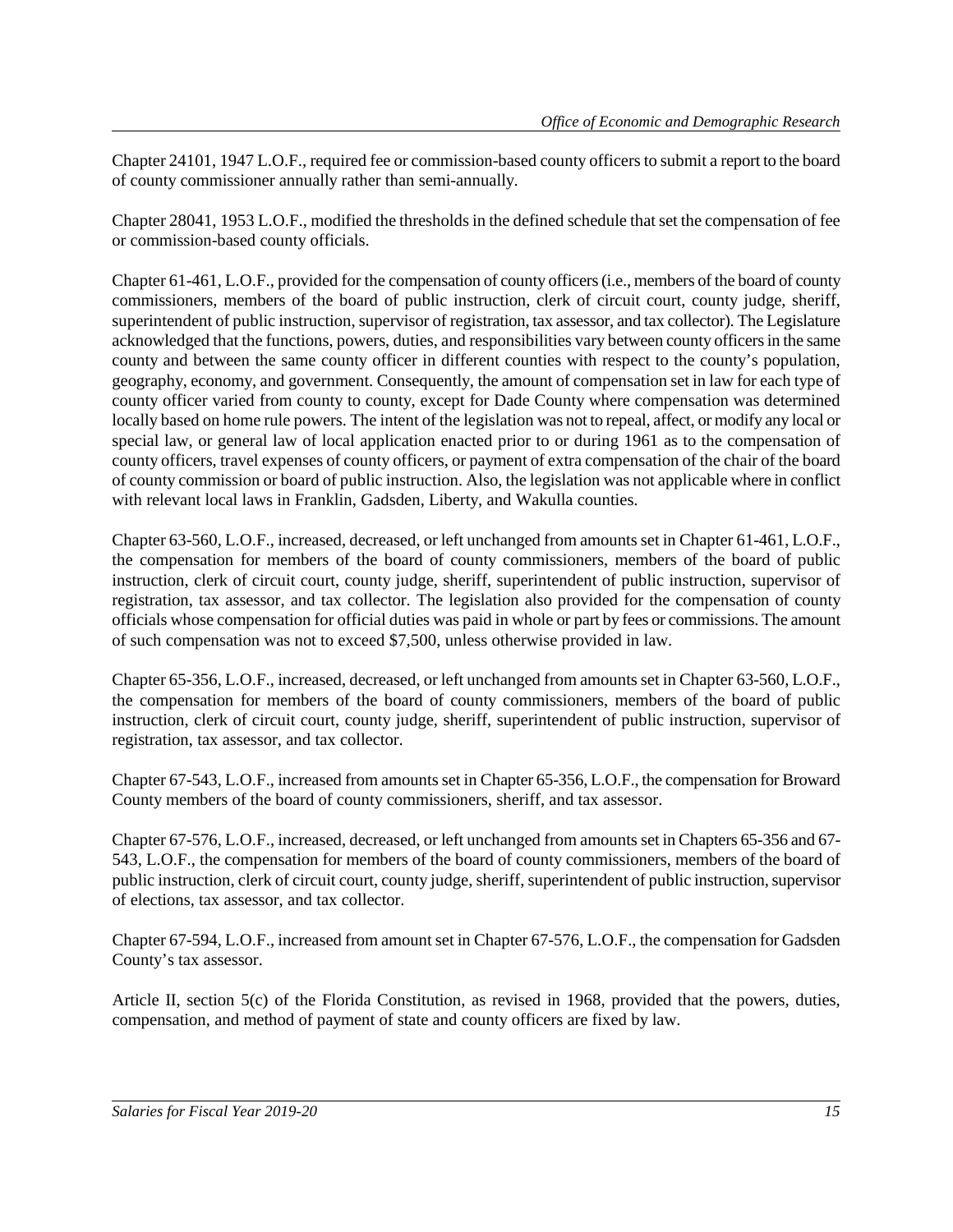#### *Office of Economic and Demographic Research*

Chapter 69-211, L.O.F., declared legislative intent to preserve statewide uniformity of county officials' salaries and prohibited special laws or general laws of local application pertaining to compensation of members of the board of county commissioners, clerk of circuit court, sheriff, superintendent of schools, supervisor of elections, tax assessor, and tax collector.

Chapter 69-216, L.O.F., deleted references to sections of the 1885 constitution that were replaced by new sections in the 1968 revision.

Chapter 69-346, L.O.F., provided for the uniform salaries of members of the board of county commissioners, members of the district school board, clerk of circuit court, sheriff, superintendent of schools, supervisor of elections, tax assessor, and tax collector based upon the classification of counties according to population. The legislation provided that all other income of county officials from fees or services rendered to state, county, or municipal governments was income of the office and for the recording and reporting of fees collected as well as the disposition of excess fees. The legislation repealed previously enacted local or special laws or general laws of local application related to the compensation of county officials and repealed chapter provisions providing for the compensation of county judge.

Chapter 69-403, L.O.F., provided for the transfer of the salary provisions of county judge from Chapter 145 to Chapter 44, F.S., and repealed obsolete provisions in Chapter 145, F.S.

Chapter 70-395, L.O.F., provided a salary increase to sheriff in existing bracketed population counties and created three new population brackets with corresponding salaries for counties having a population in excess of 300,000 persons.

Chapter 70-419, L.O.F., provided that the salary of a board or commission member could not be reduced until the first Tuesday after the first Monday in January 1973.

Chapter 70-429, L.O.F., provided a salary increase to supervisors of elections in existing bracketed population counties.

Chapter 70-445, L.O.F., provided that those county officials whose total compensation was in excess of the salary payable pursuant to the chapter as amended effective July 1969, could continue to be compensated under the terms and conditions that prevailed immediately prior to July 1, 1969, until expiration of the official's present term of office. Thereafter, the salaries of those officials would be reduced to that provided by the chapter. The legislation excluded supervisor of elections from the 20 percent limitation. In addition, the legislation provided an additional monthly expense allowance for the chairs of county commissions.

Chapter 72-111, L.O.F., provided that payment of insurance for county officials and employees in s. 112.08, F.S., would not be considered additional compensation.

Chapter 72-240, L.O.F., delayed any change of procedures for determining the pay of certain county officials until the adjournment of the next regular legislative session following the submission of the first official recommendations of the State and County Officers' Compensation Commission, created pursuant to HB 184 (1972 session), or September 30, 1974, whichever occurred first.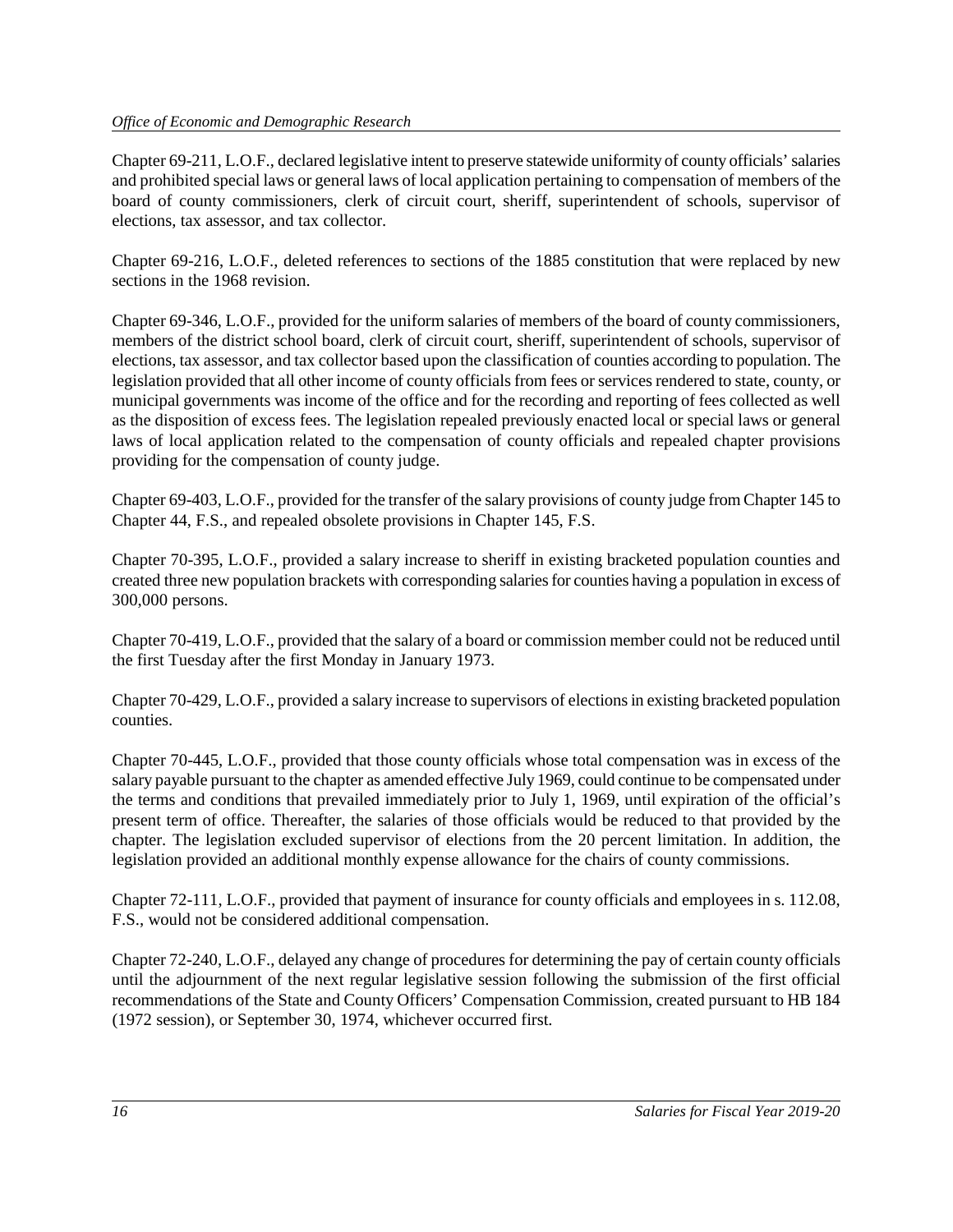Chapter 72-404, L.O.F., added county comptroller to salary provisions of the clerk of circuit court. The legislation also provided that the county would pay the clerk's or county comptroller's salary if the state did not pay the salary. Additionally, the county would compensate the clerk of circuit court for any additional county court-related duties that the clerk would be required to perform if the state did not pay such compensation.

Chapter 73-172, L.O.F., modified the procedure regarding disposition of excess fees collected by a tax collector or assessor. The legislation provided that the tax assessor would receive as salary the base salary indicated, based on the county's population with compensation made for population increments over the minimum for each population group, which would be determined by multiplying the population in excess of the group minimum times the group rate. In addition, the legislation provided for a special qualification salary of \$2,000 per year to qualified tax assessors. Also, the legislation provided for an additional adjustment to the tax assessor's salary based on the U.S. Department of Labor's Consumer Price Index, which would be multiplied by the adjusted salary rate. Finally, the legislation specified that the guaranteed salary provision upon resolution of the board of county commissioners would not apply to the tax assessor.

Chapter 73-173, L.O.F., redefined the definition of population used to calculate salaries. The legislation increased the salary of county commissioners, district school board members, clerk of circuit court and county comptroller, sheriff, superintendent of schools, supervisor of elections, tax assessor, and tax collector by establishing a calculation method. The calculation method provided that the officer would receive as salary the base salary indicated in the appropriate section of the chapter, based on the county's population with compensation made for population increments over the minimum for each population group, which would be determined by multiplying the population in excess of the group minimum times the group rate. In addition, the legislation provided for a special qualification salary of \$2,000 per year to qualified tax assessors. Also, the legislation provided for an additional adjustment to all officers' salaries based on the U.S. Department of Labor's Consumer Price Index, which would be multiplied by the applicable adjusted salary rate.

Chapters 73-333 and 73-334, L.O.F., deleted obsolete provisions in the Chapter 145, F.S.

Chapter 74-325, L.O.F., clarified funds that could be included as income of the county official's office and provided that a county official could not use the office, its personnel, or its property for a private purpose.

Chapter 77-102, L.O.F., changed all chapter references of tax assessor to property appraiser to reflect a name change.

Chapter 79-190, L.O.F., changed reference from the Department of Administration to the Executive Office of the Governor with respect to the annual determination of population.

Chapter 79-327, L.O.F., provided that all county officers' salaries be adjusted annually, effective July 1, 1979, based on the average percentage increase in State Career Service employees' salaries as determined by the Department of Administration or as provided in the General Appropriations Act. The increases for any fiscal year were limited to no more than seven percent. In addition, it raised the base salaries for supervisor of elections by \$4,300 in each population group, retroactive to the fiscal year beginning October 1, 1978.

Chapter 80-31, L.O.F., authorized district school boards by majority vote to increase the school superintendent's salary above specified limits.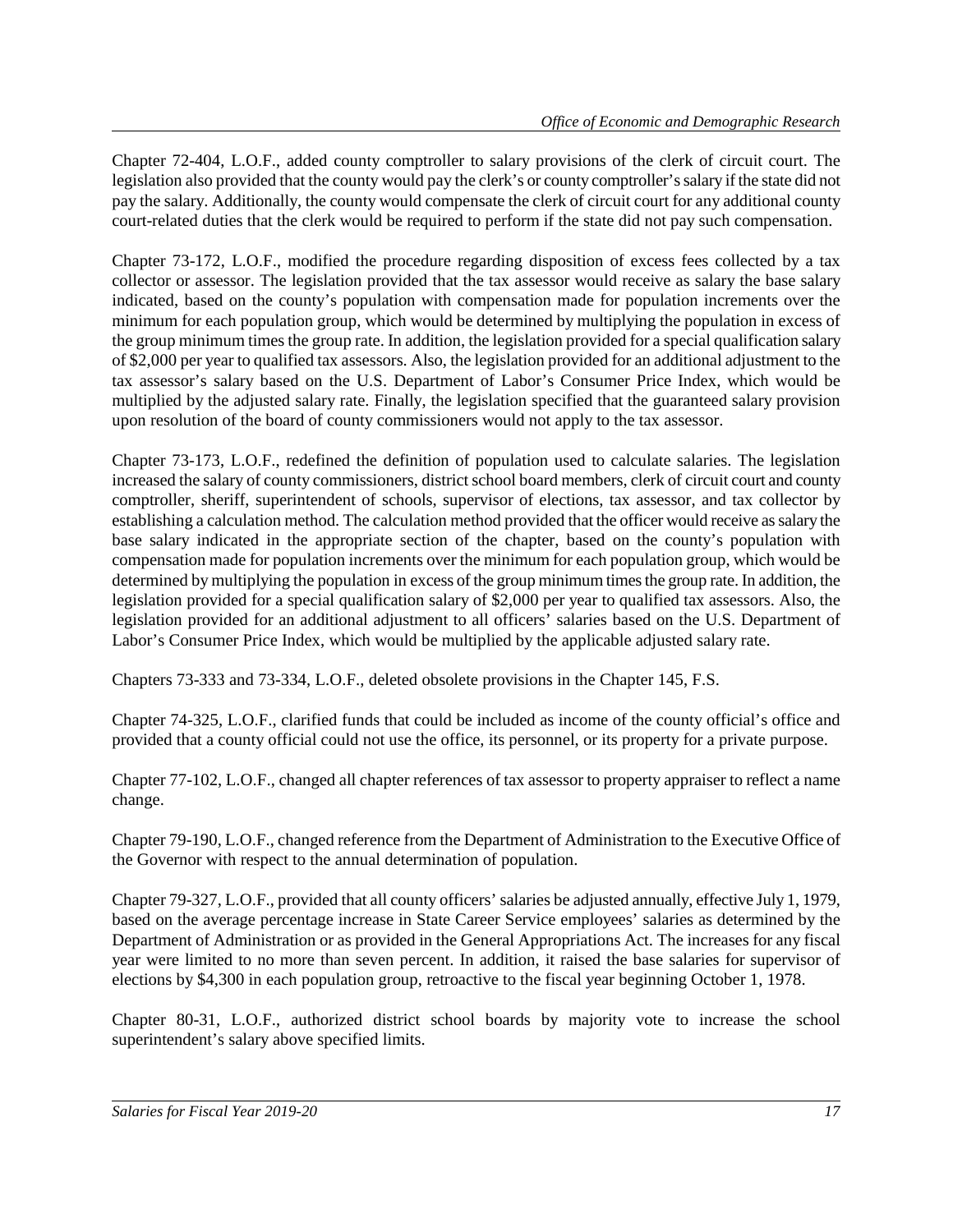Chapter 80-377, L.O.F., extended the provisions for special qualification salary to the following officers: clerk of circuit court, sheriff, supervisor of elections, tax collector, and superintendent of schools. The legislation increased the base salaries and group rates for the following officers: school board members, superintendent of schools, clerk of circuit court, county comptroller, sheriff, property appraiser, tax collector, and supervisor of elections. In addition, the legislation added school board members to the list of county officers whose compensation may not be changed by special laws or general laws of local application. The legislation required the Department of Administration to annually certify the annual factor and cumulative annual factor and the Department of Community Affairs to annually calculate the adjusted salary rate. The legislation provided that the adjusted salary rate would be the product of the salary rate granted by the appropriate chapter and section pertaining to a particular officer multiplied first by the initial factor, then by the cumulative factor, and finally by the annual factor. Finally, the legislation transferred statutory provisions regarding the base salaries and group rates for school board members and school superintendents from Chapter 145 to Chapter 230, F.S.

Chapter 81-167, L.O.F., amended provisions regarding the annual calculation of county officers' salaries to reflect the change in name of the Department of Community Affairs to Department of Veteran and Community Affairs.

Chapter 81-216, L.O.F., specified the Department of Law Enforcement as the state agency responsible for establishing the requirements for sheriffs seeking the special qualification salary.

Chapter 83-55, L.O.F., amended provisions regarding the annual calculation of county officers' salaries to reflect the change in name of the Department of Veteran and Community Affairs to Department of Community Affairs.

Chapter 83-215, L.O.F., revised cross-references regarding repeal of other laws related to compensation to conform provisions to the 1980 law change that transferred salary provisions for school board members and school superintendents from Chapter 145 to Chapter 230, F.S.

Chapter 84-241, L.O.F., removed the Department of Community Affairs as the state agency responsible for calculating the salaries of county officers. No replacement agency was named.

Chapter 85-322, L.O.F., increased salaries of clerk of the circuit court, county comptroller, supervisor of elections, property appraiser, tax collector, sheriff, and superintendent of schools by consolidating population group I (population range: 0-9,999) and population group II (population range: 10,000-49,999) into a new population group I (population range: 0-49,999); increasing the base salaries for each of the named officers at each population group level; and increasing the group rate at the highest population group level for each of the named officers.

Chapter 86-152, L.O.F., authorized the Executive Director of the Department of Revenue to waive the requirements for eligibility to receive the special qualification salary for any property appraiser who was at least 60 years of age and who had been a property appraiser for at least 20 years.

Chapter 87-224, L.O.F., revised cross-reference regarding the annual determination of population of local governments and renumbered population group levels for the office of sheriff to conform to the 1985 law change.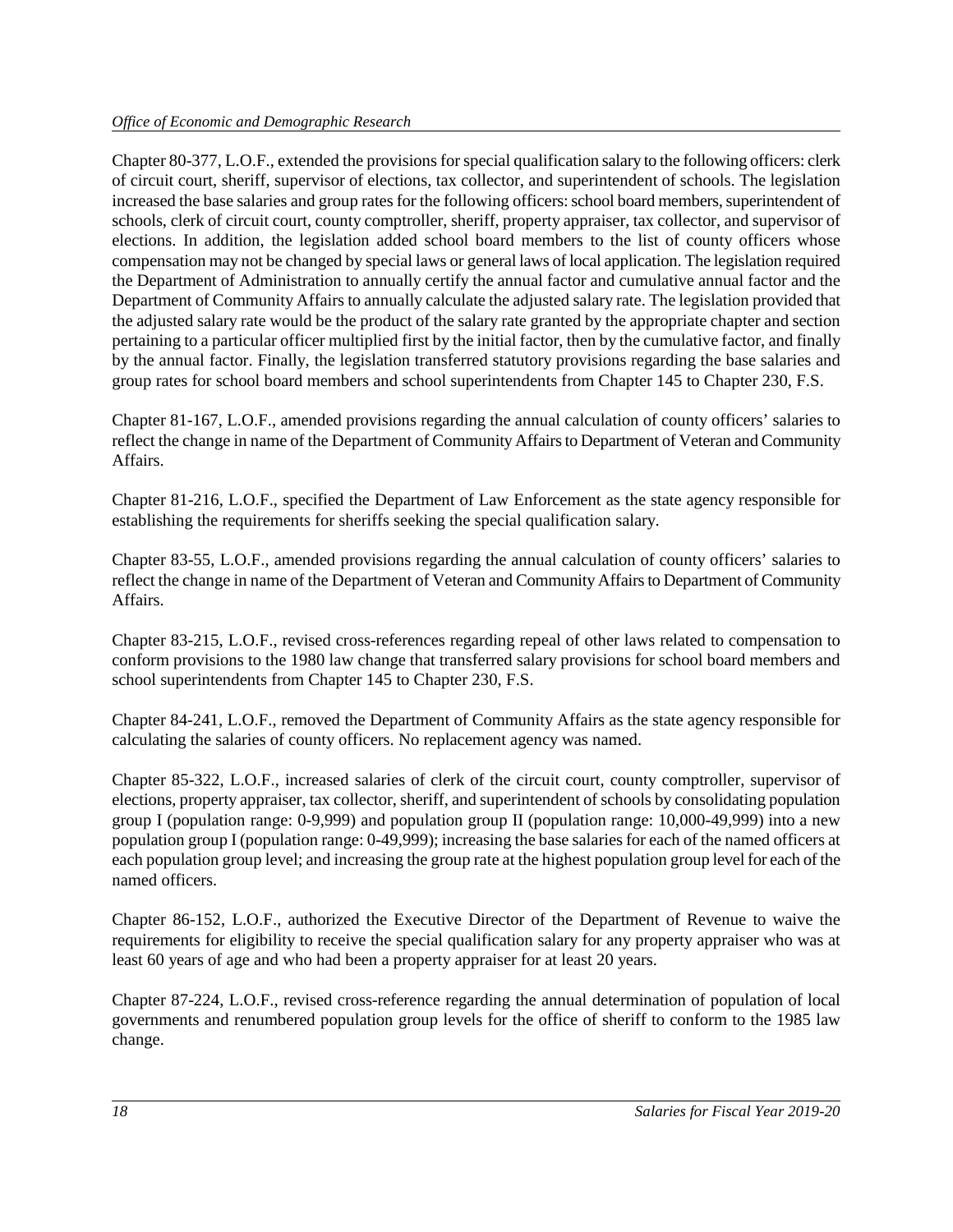Chapter 88-42, L.O.F., amended the definition of the annual factor for purposes of calculating the annual salary increases of county officers.

Chapter 88-158, L.O.F., amended provisions regarding a county officer's guaranteed salary upon resolution of the board of county commissioners if all fees collected by the officer were turned over to the board. Such a resolution would be applicable only with respect to the county official who concurred in its adoption and only for the officer's duration in the current term of office.

Chapter 88-175, L.O.F., increased the base salaries for clerk of circuit court and county comptroller, tax collector, property appraiser, and supervisor of elections at each population group level.

Chapter 89-72, L.O.F., reduced the amount of time in which property appraisers and tax collectors must qualify to receive the special qualification salary after first taking office from six to four years.

Chapter 89-178, L.O.F., increased the sheriff's base salaries at each population group level.

Chapter 91-45, L.O.F., deleted obsolete provisions pertaining to special qualification salary for clerk of circuit court, county comptroller, sheriff, and supervisor of elections.

Chapter 92-279, L.O.F., amended provisions regarding the annual certification of the annual factor and cumulative annual factor to reflect the change in name of the Department of Administration to Department of Management Services.

Chapter 92-326, L.O.F., retained salaries of school board members and superintendents of schools at fiscal year 1991-92 levels.

Chapter 93-146, L.O.F., deleted authorization to fix salaries of district school board members by special or local law. The legislation extended the prohibition regarding special laws or general laws of local application to laws concerning compensation of district school board members. In addition, the legislation provided for annual salary adjustment for district school board members and superintendents of schools. Finally, the legislation provided for payment of specified salaries and ratification of previously paid salaries in addition to repealing all local and special laws or general laws of local application that relate to the compensation of district school board members.

Chapter 95-147, L.O.F., removed gender-specific references without substantive changes in legal effect.

Chapter 2001-266, L.O.F., deleted requirements that copies of certain salary-related resolutions adopted by boards of county commissioners be filed with the Department of Banking and Finance and the Auditor General.

Chapter 2002-387, L.O.F., enacted the "Florida K-20 Education Code in Chapter 1001, F.S. The legislation repealed provisions related to population group levels, base salaries, and group rates for district school board members and superintendents of schools. The legislation repealed provisions in Chapter 230, F.S., requiring the calculation of adjusted salary rate for district school board members and allowed district school boards to annually determine the salary of its members. Additionally, the legislation repealed certain salary provisions for superintendents of schools.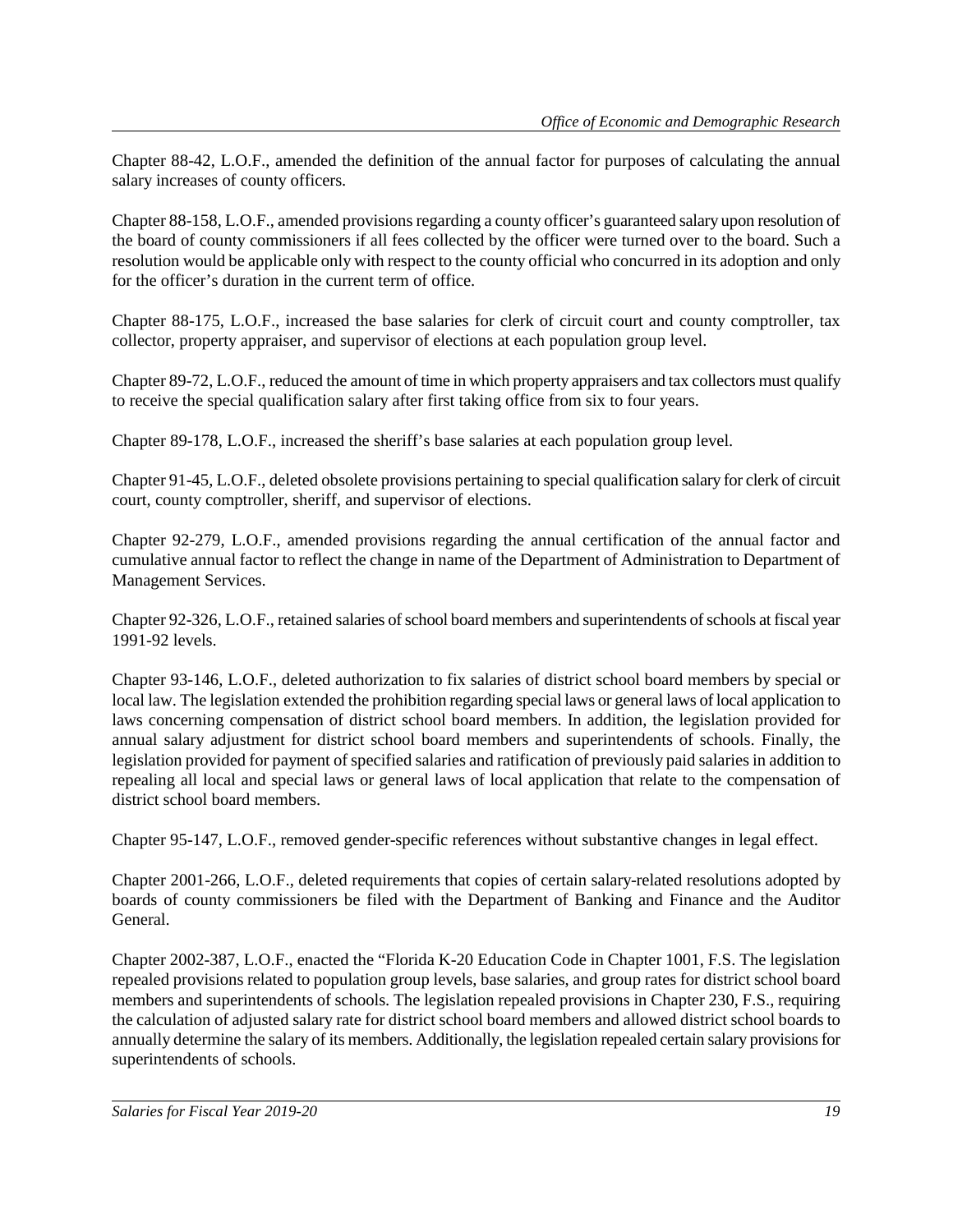#### *Office of Economic and Demographic Research*

Chapter 2003-261, L.O.F., amended provisions regarding any revenue deficiency to be paid by the board of county commissioners to reflect the change in name of the Department of Banking and Finance to Department of Financial Services.

Chapter 2003-402, L.O.F., prohibited a county from appropriating to the clerk of circuit court based on the fees collected by that office.

Chapter 2004-41, L.O.F., reinstated statutory language pertaining to the salary computation for elected school superintendents that existed in law prior to the repeal of such language by Chapter 2002-387, L.O.F.

Chapter 2007-234, L.O.F., partially reinstated statutory language pertaining to the salary computation for school board members that existed in law prior to the repeal of such language by Chapter 2002-387, L.O.F. However, a portion of the new law was incorrectly drafted. The maximum county population for Population Group II was authorized as 49,000 rather than 49,999. For purposes of calculating salaries of school board members for the 2007-08 fiscal, no county's population fell within the 49,001 through 49,999 range so the error did not prevent any school board member's salary from being calculated.

Chapter 2008-4, L.O.F., provided the necessary statutory language to correct an error contained in Chapter 2007-234, L.O.F. The maximum county population of Population Group II for school board members was set to 49,999.

Chapter 2009-3, L.O.F., amended s. 1001.395, F.S., to provide that notwithstanding the provisions of s. 1001.395 or s. 145.19, F.S., district school board members could reduce their salary rate on a voluntary basis.

Chapter 2009-59, L.O.F., amended s. 1001.395, F.S., to provide that notwithstanding the provisions of s. 1001.395 and s. 145.19, F.S., for the 2009-10 fiscal year, the salary of each school board membershall be the amount calculated pursuant to s. 1001.395(1), F.S., or the district's beginning salary for teachers who hold baccalaureate degrees, whichever is less. In addition, the legislation amended s. 1001.47, F.S., to provide that notwithstanding the provisions of s. 1001.47 and s. 145.19, F.S., elected school superintendents could reduce their salary rate on a voluntary basis. Also, the legislation amended s. 1001.47, F.S., to provide that notwithstanding the provisions of s. 1001.47 and s. 145.19, F.S., for the 2009-10 fiscal year, the salary of each elected school superintendent calculated pursuant to s. 1001.47, F.S., was reduced by 2 percent.

Chapter 2010-154, L.O.F., amended s. 1001.395, F.S., to provide that notwithstanding the provisions of s. 1001.395 and s. 145.19, F.S., for the 2010-11 fiscal year, the salary of each school board member shall be the amount calculated pursuant to s. 1001.395(1), F.S., or the district's beginning salary for teachers who hold baccalaureate degrees, whichever is less.

Chapter 2011-158, L.O.F., provided that notwithstanding the provisions of Chapter 145, F.S., each member of a board of county commissioners, clerk of the circuit court, county comptroller, sheriff, supervisor of elections, property appraiser, and tax collector was authorized to voluntarily reduce his or her salary rate.

Chapter 2014-39, L.O.F., repealed the obsolete language of s. 1001.47(7), F.S., which reduced the salaries of elected district school superintendents by 2 percent for the 2009-10 fiscal year only.